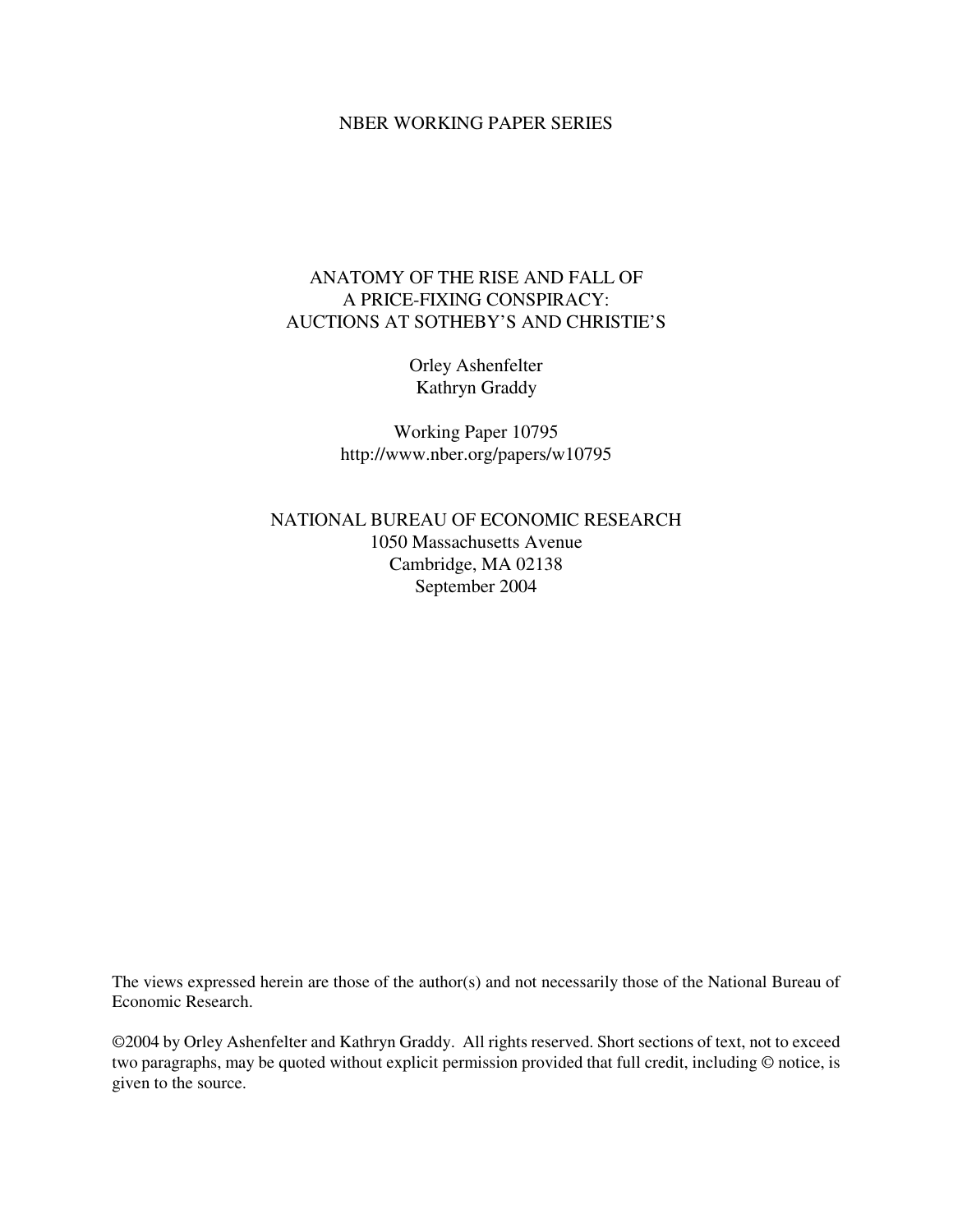Anatomy of the Rise and Fall of a Price-Fixing Conspiracy: Auctions at Sotheby's and Christie's Orley Ashenfelter and Kathryn Graddy NBER Working Paper No. 10795 September 2004 JEL No. D44, K21, L41

## **ABSTRACT**

The Sotheby's/Christie's price-fixing scandal that ended in the public trial of Alfred Taubman provides a unique window on a number of key economic and antitrust policy issues related to the use of the auction system. The trial provided detailed evidence as to how the price fixing worked, and the economic conditions under which it was started and began to fall apart. The outcome of the case also provides evidence on the novel auction process used to choose the lead counsel for the civil settlement. Finally, though buyers received the bulk of the damages, a straightforward application of the economic theory of auctions shows that it is unlikely that successful buyers as a group were injured.

Orley Ashenfelter Industrial Relations Section Firestone Library Princeton University Princeton, NJ 08544 and NBER c6789@princeton.edu

Kathryn Graddy University of Oxford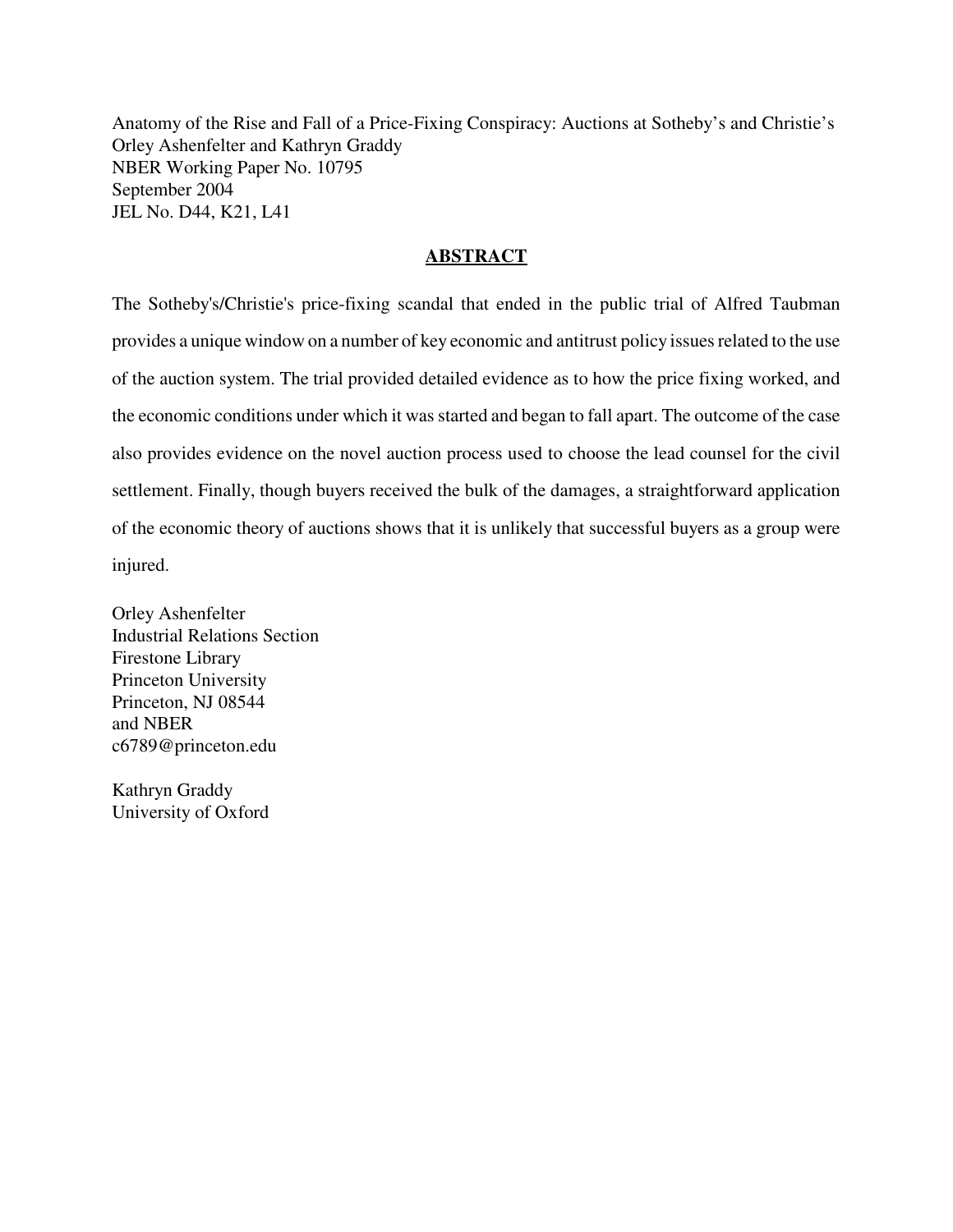## **1.0 Introduction**

Prior to 1995, Sotheby's and Christie's, the world's largest auction houses, were in fierce competition for consignments from sellers. At times, they would drastically cut commission rates paid by sellers, make donations to sellers' favourite charities, and even extend financial guarantees to sellers. In March of 1995, this competition abruptly ended. Christie's announced that it would charge sellers a fixed, nonnegotiable commission on the sales price, and a month later Sotheby's announced the same policies. Detailed documents kept by Christopher Davidge, Christie's former chief executive, show that the abrupt change was due to a price-fixing conspiracy. Christie's cooperated with the US Department of Justice in their investigation, and Sotheby's ultimately pleaded guilty to fixing sellers' commissions but maintained innocence with respect to fixing buyers' premiums.<sup>1</sup> Because it ended in a public, criminal trial, this lawsuit provides an extraordinary window for viewing the operation of successful price conspirators.

In September of 2001, a civil suit was also settled when Sotheby's and Christie's agreed to each pay two hundred and fifty-six million dollars to the plaintiffs. The lead counsel for the civil suit, Boies, Schiller and Flexner, was chosen by an extraordinary auction process engineered by Judge Louis A. Kaplan. This civil suit alleged that in addition to fixing sellers commissions, Christie's had also conspired since 1993 to fix buyer's commissions. Thus, this class-action suit comprised anyone who had bought items in the United States from Christie's or

 $<sup>1</sup>$  Auctioneers earn revenues by collecting fees from buyers and sellers for their market making</sup> services. Fees are typically expressed as a percentage of the "hammer price" at which an item is sold. The hammer price corresponds to the figure the auctioneer announces as the winning bid. A fee paid by a buyer is called a "buyer's premium," while a fee paid by a seller is called a "seller's (or vendor's) commission." The hammer price plus the buyer's premium is called the "buyer's price," while the hammer price less the seller's commission is called the "seller's price."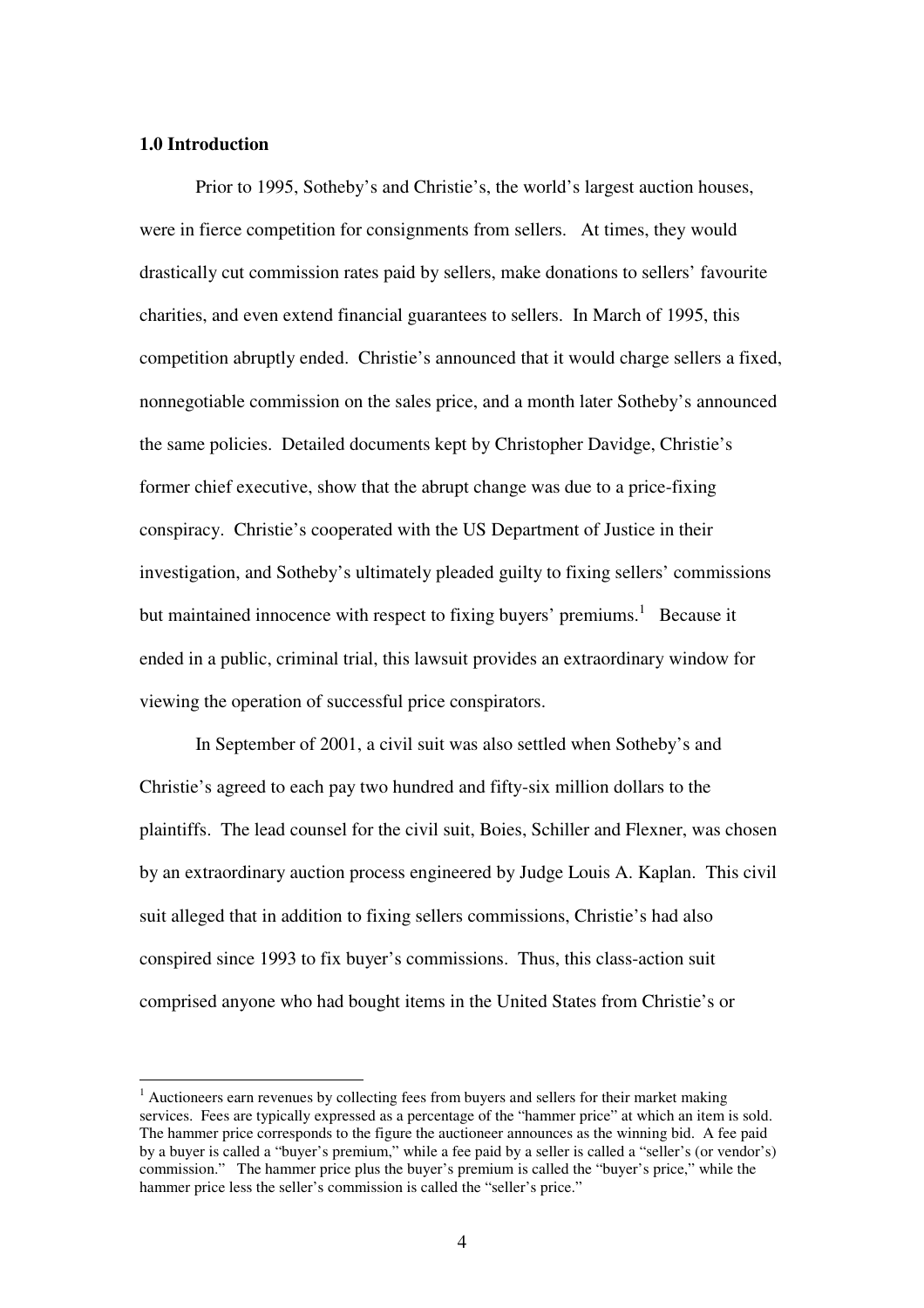Sotheby's between January 1, 1993 and February 7, 2000, and anyone who had sold items between September 1, 1995 and February 7, 2000.

Both the criminal trial and the civil settlement provide a unique window on a number of key economic and antitrust policy issues, and they demonstrate the important role that the theory and empirical analysis of auctions can have for these issues. First, because of the public trial, the defendants provided detailed evidence as to how the price fixing actually worked, when it was started, and when it began to fall apart. Some models of cartel formation predict dissolution to be more likely in downturns (Green and Porter (1984)), while others (Rotemburg and Saloner (1986)) predict the reverse, while the empirical evidence on this issue is mixed. The direct evidence available here provides credible evidence that establishment of the pricefixing agreement was, in part, the result of a downturn in the auction market for art and that the agreement began to fall apart in the subsequent upturn.

Second, the direct evidence also permits us to examine how and why the conspiracy was revealed. The justice department's policy of granting amnesty to coconspirators in exchange for supplying the state's evidence appears to have been important to obtaining a conviction in this case.

Thirdly, we detail the auction mechanism that was used in choosing the lead counsel and discuss the incentives and outcome of that auction. The auction process appears to have resulted in a resounding success for the class action participants as a group. The damages were estimated to total between \$50 and \$75 million for each plaintiff over the 5 years of the conspiracy. Even after tripling these damages, as the US statute requires, the plaintiffs were very well rewarded given that they did not even have to risk a trial. Furthermore, a relatively low proportion of the damages went to the lead attorneys.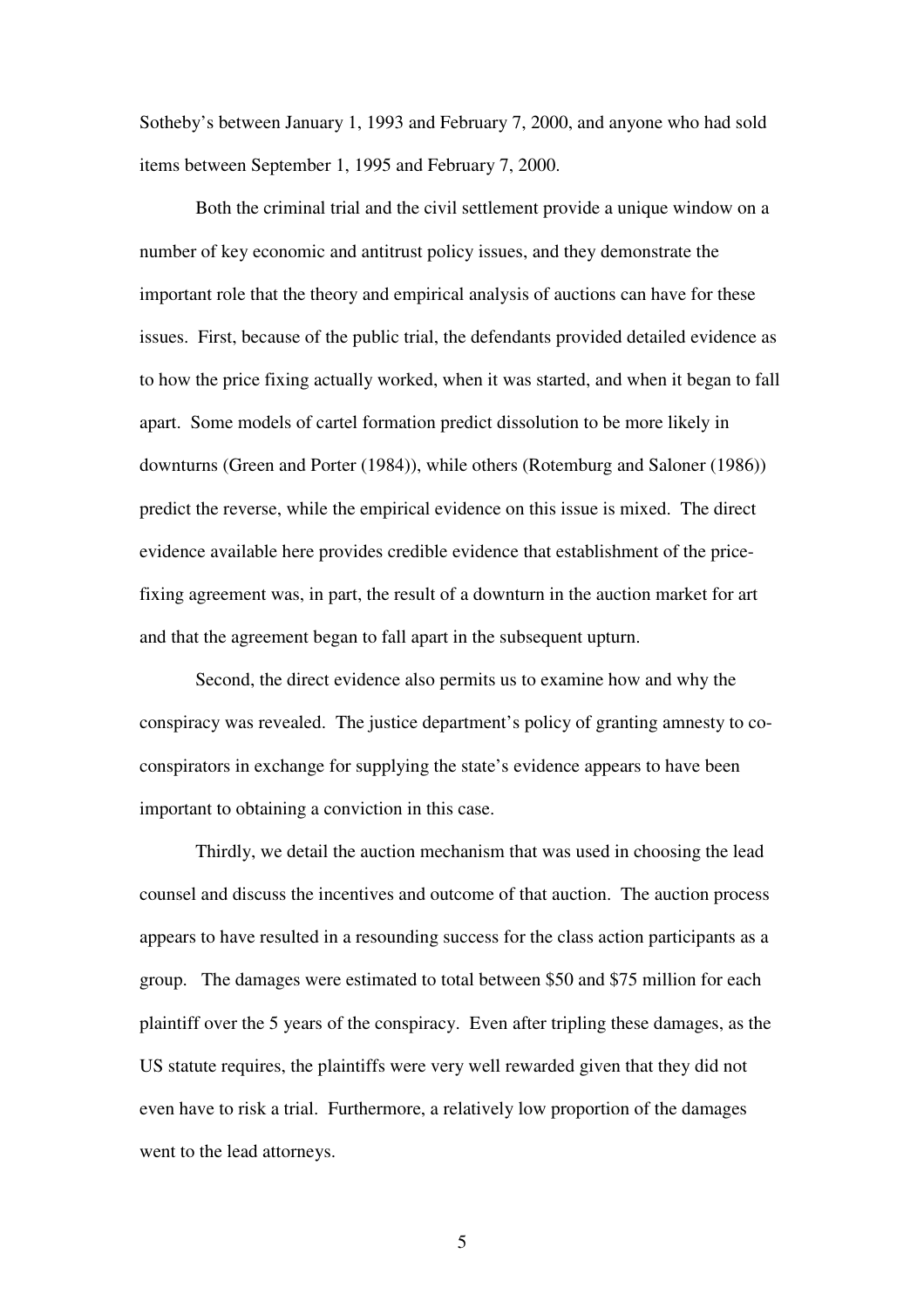Finally, we show that the civil settlement was, in general, misguided. A very straightforward application of the economic theory of auctions shows that successful buyers, as a group, are unlikely to have suffered any injury from the collusion. However, they received the bulk of the damages. This mismatch between harm and the award of damages fails, therefore, to provide the proper incentive to private parties who seek the enforcement of the antitrust laws against price fixing.

We begin the paper in Section 2 by describing the details of the price fixing scheme, how it worked, and why the behaviour of Christie's and Sotheby's was eventually discovered. In section 3, we discuss who was injured by the price-fixing, showing how the incidence of commissions in auction sales falls primarily on the seller. In section 4 we discuss some potential policy implications, and in section 5 we conclude our discussion.

# **2.0 Price Fixing at Christie's and Sotheby's 2**

Allegations of price fixing between Christie's and Sotheby's have a long history. When buyers' premiums of 10% were first implemented in 1975 by Christie's, Sotheby's immediately followed suit. As described in Mason (2004) The Society of London Art Dealers and the British Antique Dealers Association hired legal counsel to try to stop Christie's and Sotheby's from imposing these premiums on the grounds that they had illegally colluded over the premiums. By 1981, the dealers' legal expenses had risen to £150,000. As the maximum penalty that Sotheby's and Christie's would have to pay under British Competition law was only £2000, the dealers stopped their campaign and settled with Christies for only £75,000.

The late 1980s were a boom period for the auction houses. However, in late 1990, the market collapsed. The early 1990s were very difficult periods for the

 $^{2}$  Much of the discussion that follows is based on Mason (2004). Other references used in the discussion are *In Re Auction Houses Antitrust Litigation* (2001) and Stewart (2001).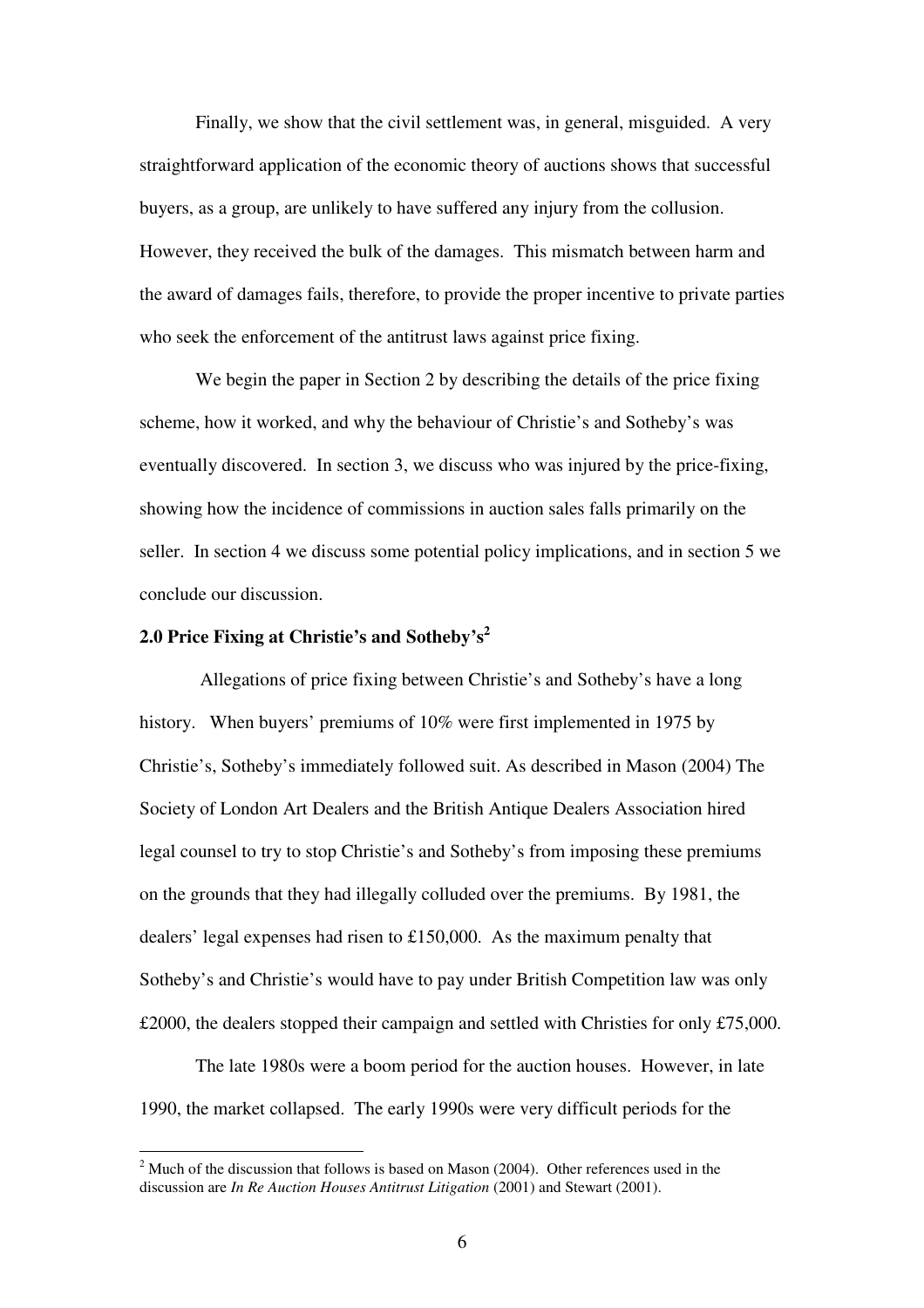auction houses. Not only were fewer items being brought to auction, but fierce competition was taking place between Sotheby's and Christie's over consignments. The competition took the form of drastically cutting commission rates paid by sellers, in many cases to zero, extending non-recourse loans that amounted to financial guarantees to sellers, and also making donations to a seller's favourite charity if an item sold over a specified amount. While Sotheby's net profit in 1989 was \$113 million, by 1991 it had fallen to only \$3.9 million.

In March of 1995, this competition abruptly ended. Detailed documents kept by Christopher Davidge, Christie's former chief executive, show that the abrupt change was due to a price-fixing conspiracy. By admission, the conspiracy involved at least Christopher Davidge and Diana (also known as Dede) Brooks, Sotheby's chief executive, and it was alleged to have involved Sir Anthony Tennant and A. Alfred Taubman, the chairmen of Christie's and Sotheby's, respectively. In fact, after a lengthy criminal trial, Taubman, a US citizen, was convicted of price fixing, which is a felony in the US. Although Tennant, a UK citizen, was also indicted in the US, price fixing is a civil offence in the United Kingdom and, as there are no provisions for extradition in such a case, he was not tried. Christopher Davidge (and in some cases Sir Anthony Tennant) had kept detailed records describing the conspiracy.

The venue where the price fixing took place is interesting in itself. Beginning in 1993, Sir Anthony and Mr.Taubman had breakfast meetings at Taubman's London flat in St. James and in Taubman's residence in New York. Evidence from the trial showed that they met on twelve occasions. Davidge and Brooks also met secretly on several occasions. On one important occasion, in which the exact details of the price fixing agreement were agreed between the two, Davidge took the Concorde from London to New York, arriving at 9:25 a.m., where Brooks met him in her private car.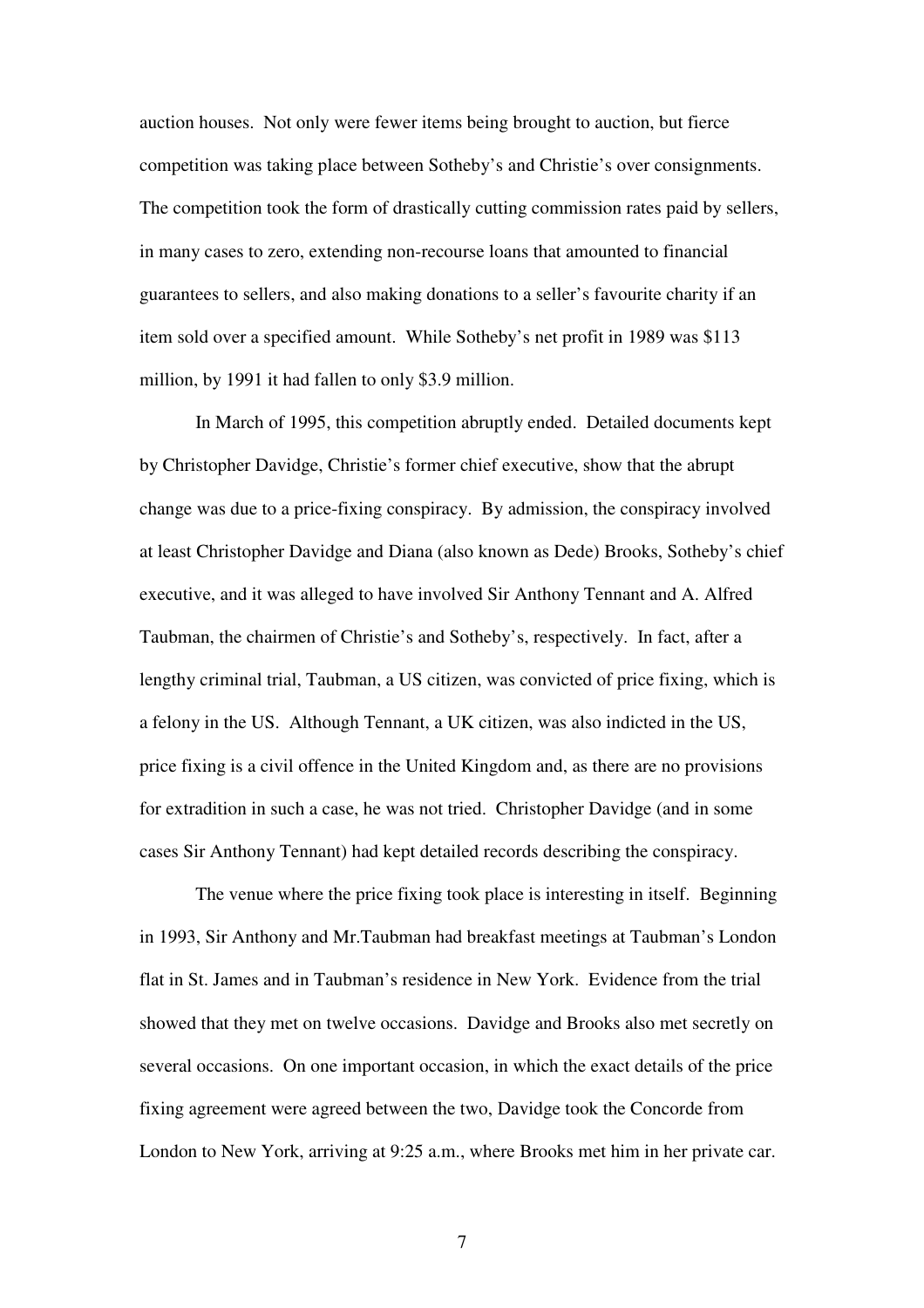They then sat in the parking lot for two hours in Brooks's car, until Davidge caught the 12:30 p.m. Concord back to London.

How exactly did the conspiracy work? After having had several meetings with Davidge, Sotheby's abandoned the practice in 1994 of offering interest-free advances and abandoned the practice of donating to charities in order to win business. Then, in March of 1995, Christie's issued a press release announcing that as of September 1<sup>st</sup>, it would charge sellers a fixed nonnegotiable sliding-scale commission on the sales price (see Table 1 below).

> Table 1 CHRISTIE'S COMMISSION CHARGES FOR SELLERS

> > *Effective September 1, 1995*

ANNUAL SALES ACHIEVED COMMISSION

(% of final bid price)

| Up to \$99,999          | As now* |
|-------------------------|---------|
| \$100,000-\$249,999     | 9%      |
| \$250,000-\$499.999     | 8%      |
| \$500,000-\$999,999     | 6%      |
| \$1,000,000-\$2,499,999 | 5%      |
| \$2,500,000-\$4,999,999 | 4%      |
| \$5,000,000 and above   | 2%      |
|                         |         |

\*That is, 10% for most consignments, but retaining existing higher rates for lots selling for less than \$75,000.

Source: Mason (2004) The Art of the Steal

Sotheby's did not respond immediately, and in the meantime, as is predictable,

because of the difference in commission rates, Sotheby's won a very significant

jewellery consignment worth nearly \$10 million. Allegedly, Davidge at one point

feared that Brooks had double-crossed him (Mason (2004), p. 167).

However, on April 13, 1995, Sotheby's also announced its own new sellers'

commission rates, which were very similar to Christie's, as presented in Table 2

below.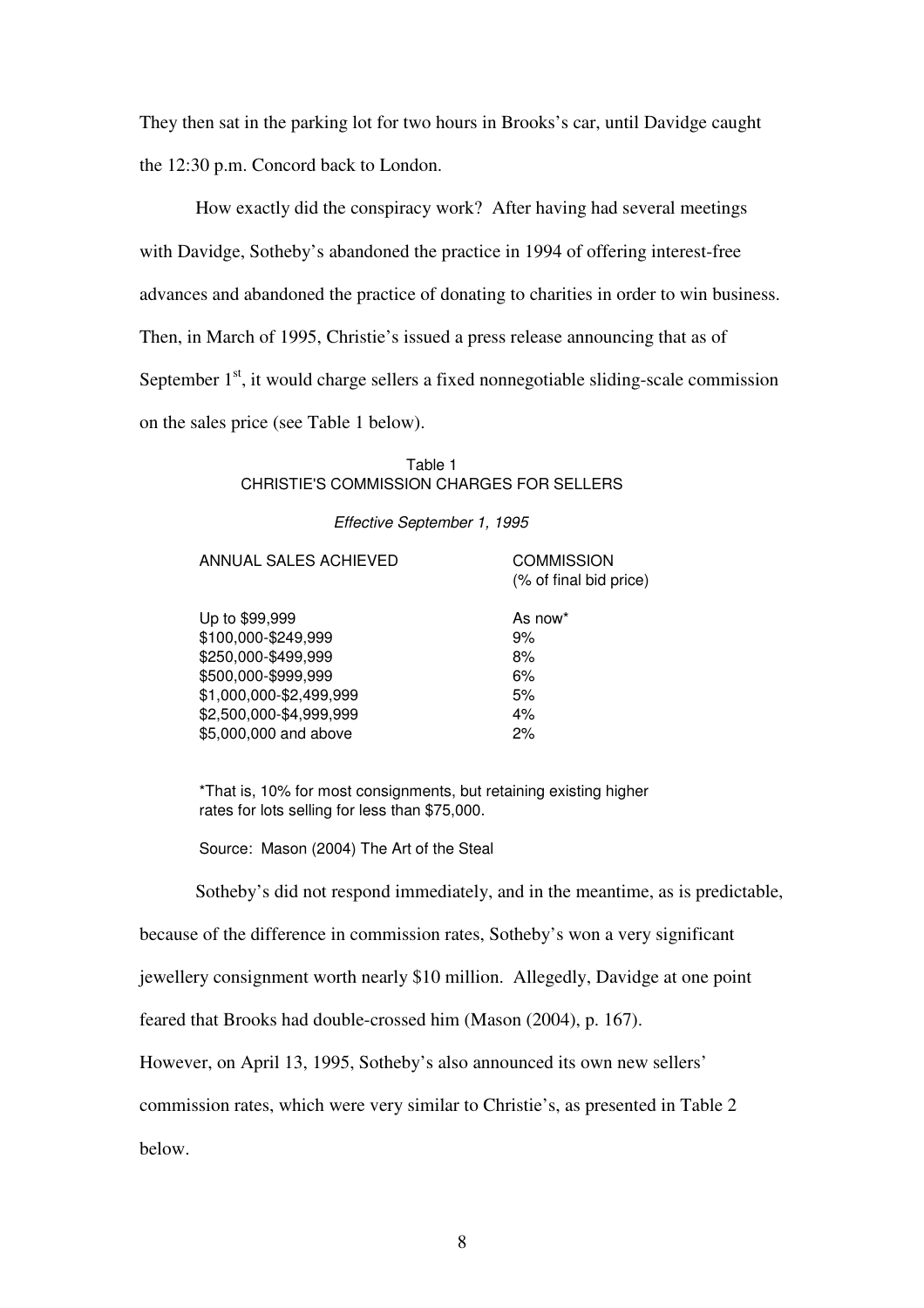## Table 2 SOTHEBY'S COMMISSION CHARGES FOR SELLERS

#### *Effective September 5, 1995*

| <b>DOLLAR AMOUNT</b>      | <b>PRIVATE</b>                        | <b>DEALER</b> | <b>MUSEUM</b> |  |
|---------------------------|---------------------------------------|---------------|---------------|--|
| 0-\$99,999                | Current commission rates              |               |               |  |
| \$100,000-\$249,999       | 9%                                    | 6%            | 5%            |  |
| \$250,000-\$499,999       | 8%                                    | 6%            | 5%            |  |
| \$500,000-\$999,999       | 6%                                    | 6%            | 5%            |  |
| \$1,000,000-\$2,499,999   | 5%                                    | 5%            | 3%            |  |
| \$2,500,000-\$4,999,999   | 4%                                    | 4%            | 2%            |  |
| \$5,000,000-\$9,999,999   | 2%                                    | 2%            | 2%            |  |
| \$10,000,000-\$24,999,999 | lower of 2% or 50% of expenses        |               |               |  |
| $$25,000,000+$            | lower of 2% up to \$25 million and 1% |               |               |  |
|                           | on any amount of \$25 million or 50%  |               |               |  |
|                           | of expenses                           |               |               |  |

Consignment-related expenses, such as those for insurance and illustrations, will continue to be charged to sellers at the current rates.

Source: Mason (2004) The Art of the Steal

After publication of Sotheby's commission charges, Christie's revised their charges for museums.

Christie's and Sotheby's adhered to these commission charges and did not negotiate with sellers until early in 1997. At that time, the art market had recovered and several major collections of art were being auctioned. Sotheby's had offered to waive its commission on a sale of Impressionist pictures from the estate of John Langeloth Loeb, and his wife, Francis Lehman Loeb. Representatives of the Loeb estate inquired of Christie's whether they would match this offer, and hence Christie's became aware of Sotheby's digression from the cartel agreement. Rather than waiving the seller's commission, Christie's agreed to make a large donation to the Loeb family foundation, thus restarting the practice of charitable donations, which Sotheby's and Christie's had earlier agreed to stop (Mason, pps. 205-207)

Soon after the publication of the commission tables, in June of 1996, the UK Office of Fair Trading announced that informal inquiries were being made into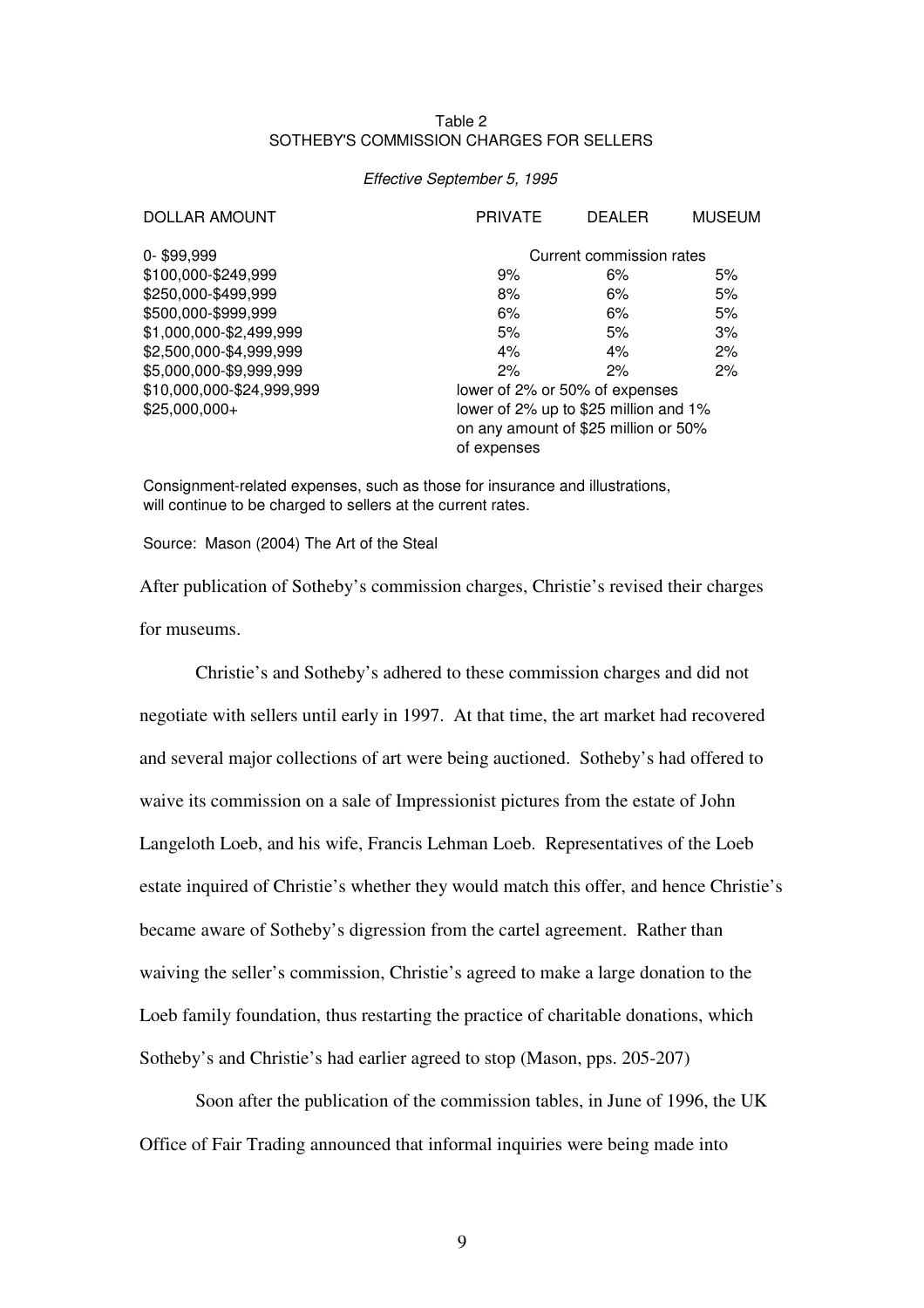possible anti-competitive practices at Sotheby's and Christie's that were in violation of Britain's Fair Trading Act of 1973 and the Competition Act of 1980. The authorities were concerned with the identical and non-negotiable commission rates. Then, in May of 1997, the U.S. Justice department issued subpoenas to Sotheby's, Christie's, and a number of art dealers that demanded all documents created since 1992 which relate to communication between auction houses. The subpoenas included but were not limited to documents relating to sellers' commissions, buyers' premiums and other conditions of sale at auction. For a while, it looked as if the investigations would fizzle. However, in late 1999, Christie's lawyers, in preparation for the government investigation, began to uncover evidence of a conspiracy. Several people at Christie's had suspected that price-fixing was occurring, and assiduous questioning by Christie's lawyers confirmed that it had occurred. This took place as Christopher Davidge was being replaced as Christie's chief executive. Working quickly, in January of 2000, Christie's lawyers agreed to an amnesty for Christie's conditional on Christie's cooperation with the Justice department's inquiry. Part of the amnesty was conditional on getting Davidge to cooperate with the government and, indeed, he was paid a large sum of money by Christie's conditional on his doing so.

## **3.0 The Criminal and Civil Settlements**

## **3.1 The Criminal Settlement**

The case progressed as follows (see especially Stewart (2001) for a detailed description). Davidge testified for the US government and was granted amnesty along with Christie's. Tennant could not be extradited because price-fixing was at that time not a criminal offence in the UK. Dede Brooks, now former president and chief executive of Sotheby's, pleaded guilty to one felony count of price-fixing on October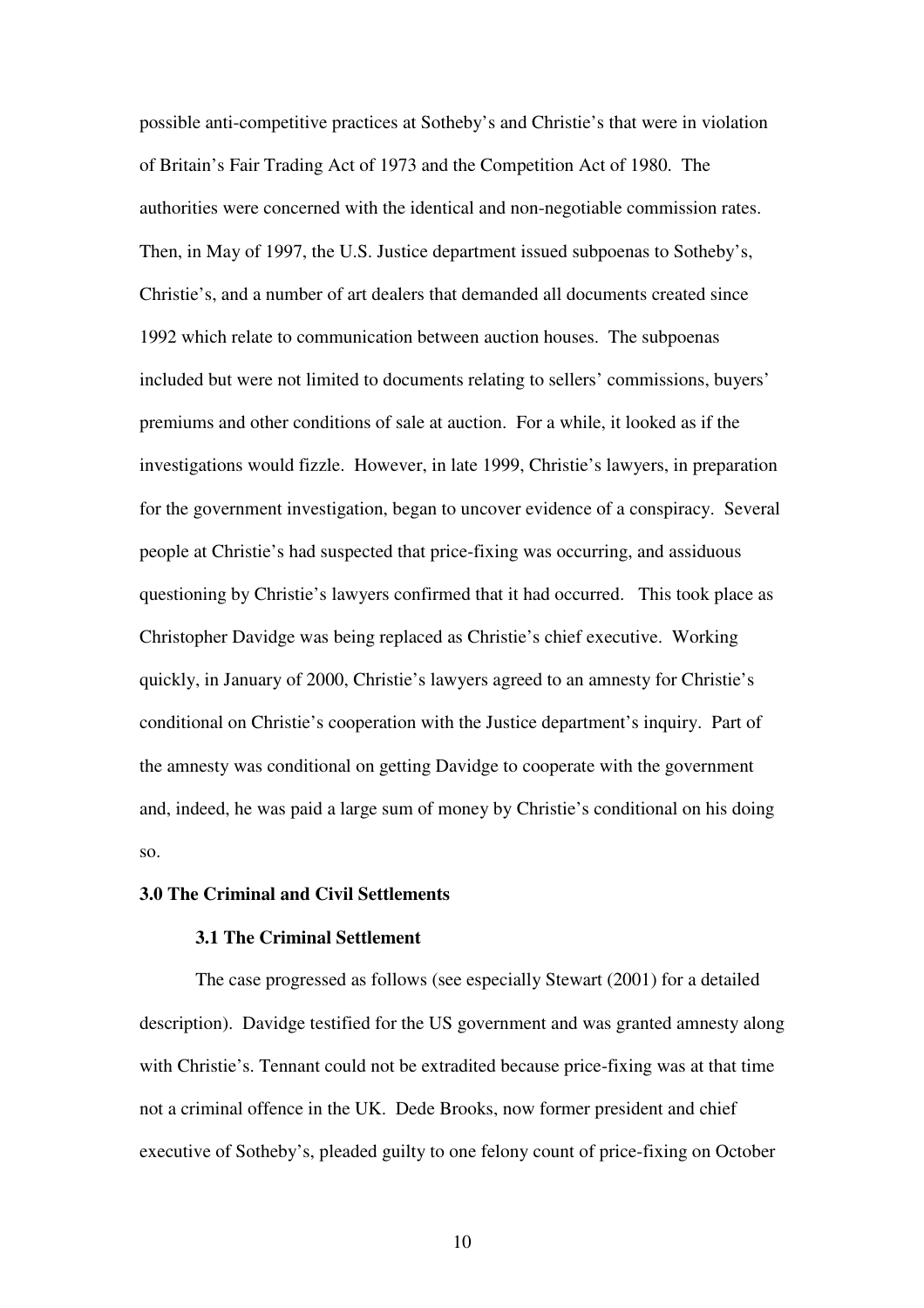5, 2000, and promised to cooperate fully in the government's investigation. She was sentenced in April of 2002 to three years' probation, including six months home detention, one thousand hours of community service and a criminal fine of \$350,000. Taubman was convicted of price-fixing and sentenced to a one year jail term, and ordered to pay a fine of \$7.5 million.

The Justice Department agreed in January of 2000 not to prosecute Christie's in return for its cooperation in the case. In September of 2001, Sotheby's agreed to plead guilty to conspiring with Christie's to fix sellers' commissions, and agreed to pay a fine of forty-five million dollars over five years. Sotheby's maintained their innocence with respect to fixing buyers' premiums.

## **3.2 The Civil Settlement**

Immediately after news of Christie's admission of price-fixing, Christie's customers began filing civil suits. In April of 2000, Judge Louis A. Kaplan agreed to class-action status for the suits, and furthermore announced that the lead counsel would be decided by auction. The law firms were asked to name a dollar amount that was the minimum sum they expected they could win for the plaintiffs, excluding fees or expenses. The law firm with the highest bid would then win the position of lead counsel, and would receive 25 percent of any settlement in excess of that dollar amount. The remaining 75 percent of the excess would go to the class members.

In September of 2001, the civil suit was settled when Sotheby's and Christie's agreed to each pay two hundred and fifty-six million dollars to the plaintiffs. The class in this law suit comprised anyone who had bought items through Christie's or Sotheby's in the United States between January 1, 1993, and February 7, 2000, and those who had sold through either of the two companies between September 1, 1995, and February 7, 2000.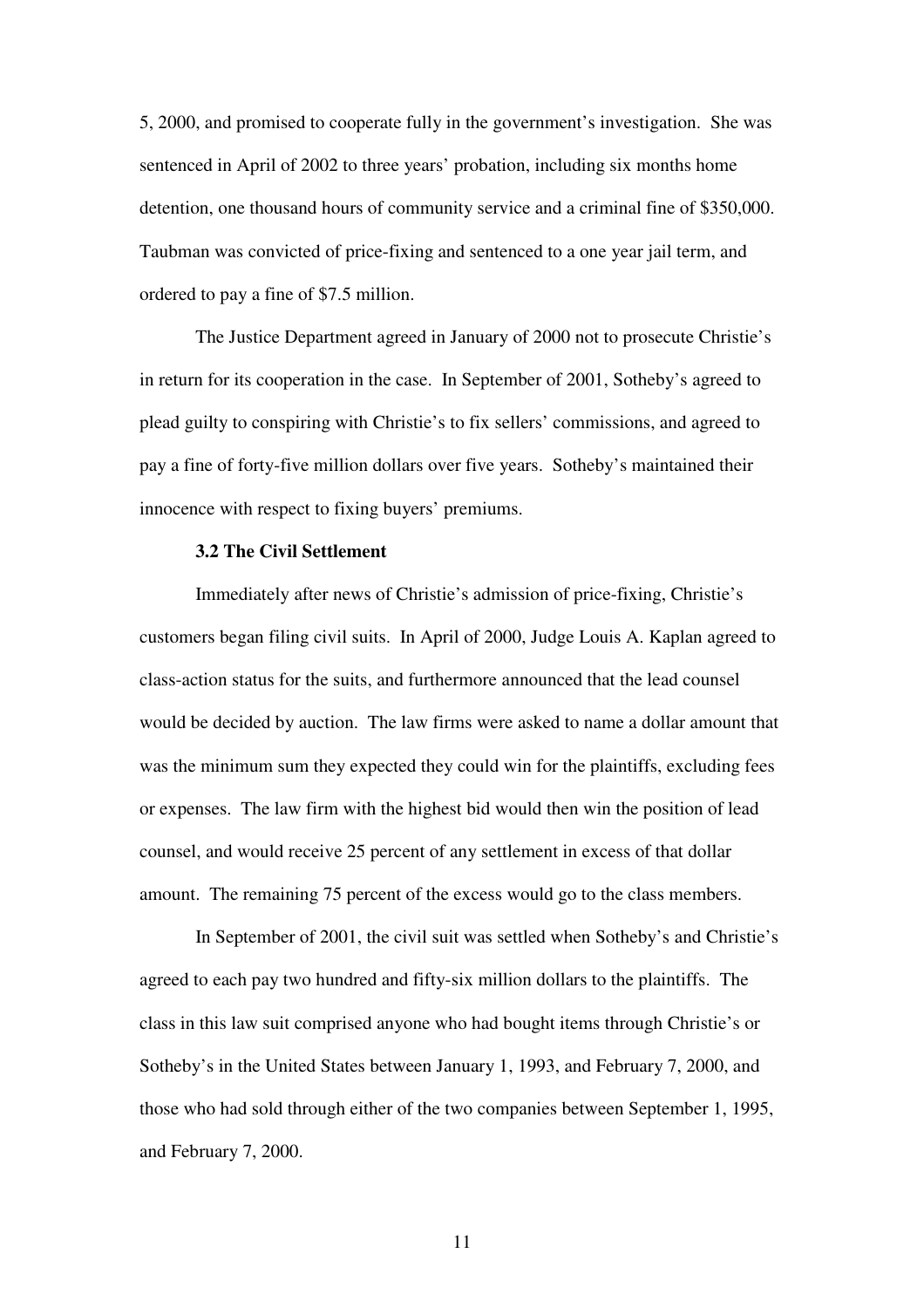In view of the way that fees were set, it is interesting to consider the legal fees that were paid to attorneys for the class members. The lead council received \$26.75 million, which was only about 5 percent of the total recovery. As pointed out by Mason (2004), in a suit in 1998 against NASDAQ, the plaintiff's lawyers had received \$143.7 million, which was 14 percent of the settlement. Thus, the auction designed by Judge Kaplan appears to be very successful.

The settlement of the civil suit is interesting, but appears to be misguided. Although Sotheby's did not admit to fixing buyers' premiums in the criminal settlement of the case, both Christie's and Sotheby's agreed to each pay \$256 million to both buyers and sellers. According to the settlement, this amount was calculated taking the price-fixing of buyers' premiums into account. According to *In Re Auction Houses Antitrust Litigation* (2001), "The proposed plan of allocation estimated the overcharges to sellers as 1 percent of the hammer price, and those for buyers to be 5 percent of the hammer price up to and including hammer prices of \$50,000, and \$2,500 for buyers at hammer prices exceeding \$50,000. The net settlement fund would be distributed to class members pro rata based upon each class member's overcharges during the relevant period." Even if Sotheby's had admitted to price fixing buyers commissions, as we show below, the settlement does not coincide with the injury that resulted to buyers and sellers.

## **4.0 Injury**

## **4.1 The Effect on the Buyers**

So, who was injured by the Sotheby's -Christie's price-fixing conspiracy? Let's first take the case of buyers' premiums.

## **4.1.1 An Initial Analysis**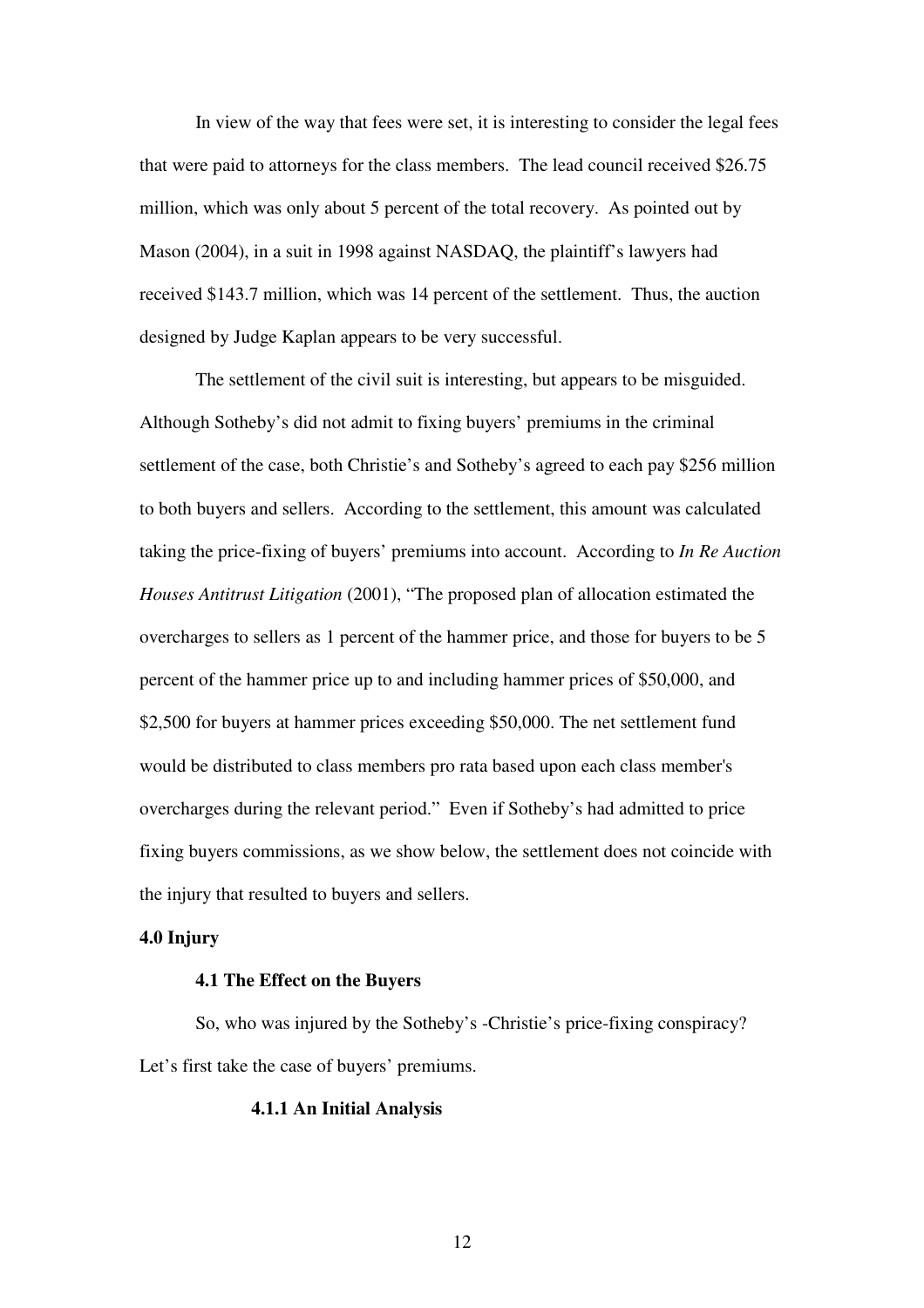As pointed out in Ashenfelter and Graddy (2003) the usual theory of private value auctions implies that, to first order, buyers deserve no compensation due to increased commissions. This applies whether or not the increase is in sellers' commissions or buyers' premiums. The following is the reason why. When a buyer decides to bid in an ascending price (or "English") auction, his strategy should be to bid up to his reservation price, if necessary. The price that the winning bidder has to pay is essentially (epsilon above) the reservation price of the second highest bidder. For example, if the reservation price of the highest bidder is  $v_l$  and the reservation price of the second highest bidder is  $v_2$ , and there are no commissions, the winning bidder wins the auction at approximately  $v_2$ . These reservation prices do not change with changes in sellers' commissions. When buyers' premiums are implemented, each buyer should reduce his reservation price by an equivalent amount, resulting in a reduction in revenue to the seller by the amount of the buyers' premium. For example, if commissions are charged at 10% of the hammer price, the bidder with the highest reservation price is now willing to pay a price,  $p_i$ , such that  $v_i = p_i + p_i * d_i$ , or rearranging,  $p_1 = v_1/1.1$ . The price that the bidder with the second highest reservation price is willing to pay is affected similarly. Thus the hammer price becomes (epsilon above)  $v_2/1.1$ . The higher the commission, the more the buyers reduce their bids. Hence, the entire increase in buyers' commissions should fall on the seller.

There is some evidence to support the view that buyers' premiums are shifted to sellers. Ashenfelter (1989) studies the difference in prices at Sotheby's and Christie's wine auctions when the former charged a 10% buyers' premium while the latter charged no buyers' premium Indeed, hammer prices at Christie's were 10% higher that at Sotheby's during this period, but this difference disappeared when Christie's adopted the same buyers' premium charged by Sotheby's. In short, both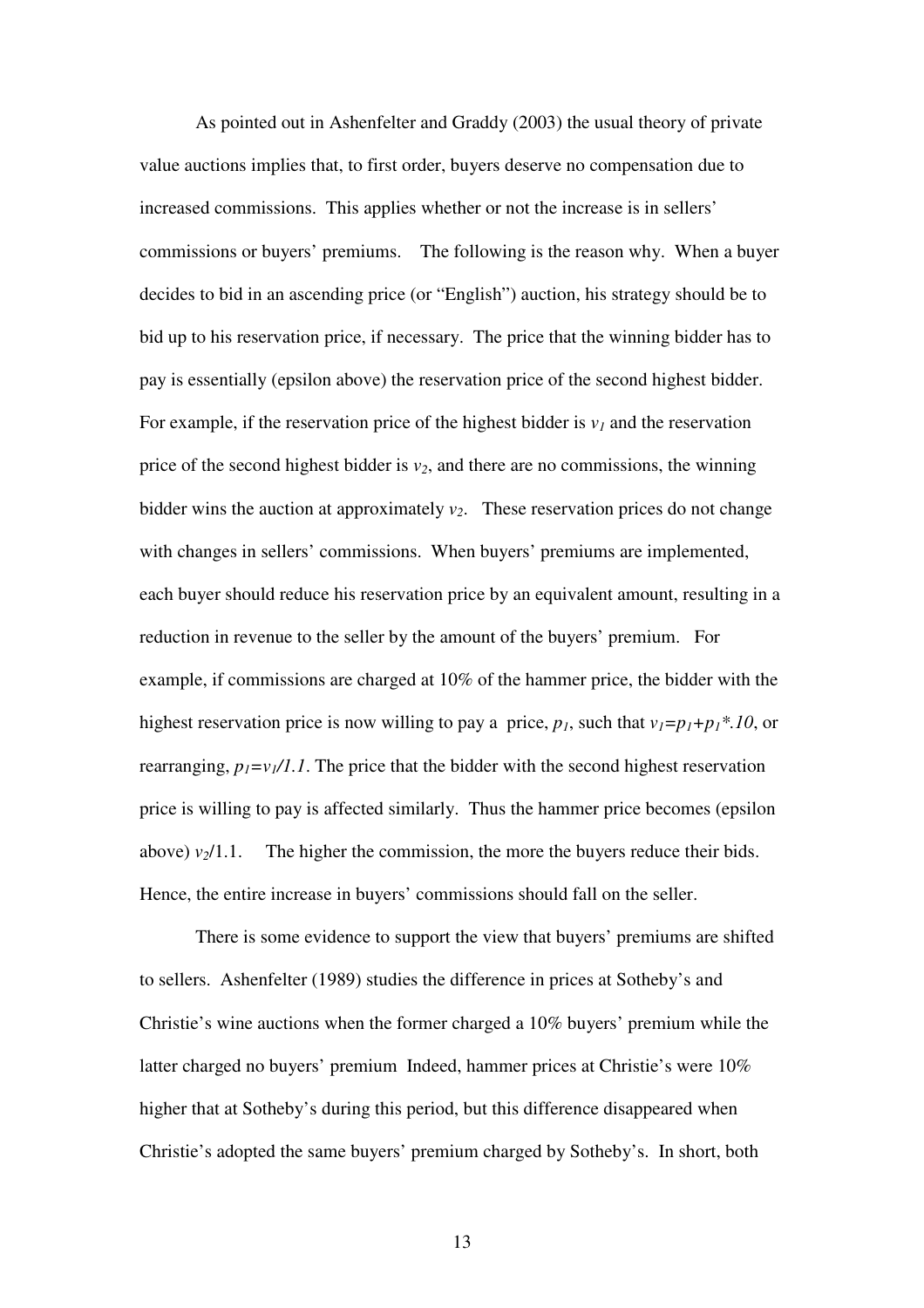the conventional theory of private value auctions, and the available evidence, support the view that buyers would not have been injured by the price fixing.

#### **4.1.2 Complicating Factors**

This analysis would be complete if the sellers did not set reserve prices and if the number of buyers and sellers in the auction were fixed. However, in practice, sellers set a secret reserve price, so that some items go unsold because the bidding does not reach this (seller's) reserve price. To the extent that buyers are unconstrained by the reserve price, because the item sells for a price higher than the reserve, the analysis above is unaffected.

As Ginsburgh, Legros and Sahuguet (2004) show, for the situation where the reserve price is binding, however, it is possible that the buyers will end up paying a higher price because of the existence of the buyer's premium. However, if the presence of a reserve price causes the number of bidders participating in the auction to decrease, then prices can be pushed down. This can occur if a buyer's cost of participating is greater than his expected surplus. Ginsburgh, Legros, and Sahuguet (2004) provide an example where the decreased participation of resulting from higher commissions actually helps the buyer!

Buyers who fail to purchase or participate in the auction because of the higher commission rates are worse off. In any case, however, this is a second order effect and any harm done to those who do not purchase is not capable of empirical identification. Overall, Ginsburgh, et. al. conclude that ex-ante, the welfare of all bidders is the same, regardless of the commission.

The above analysis does not take into account the possibility that if sellers' supplies are elastic, some sellers may not offer their objects for sale due to the increased commissions. This could result in more buyers competing for the same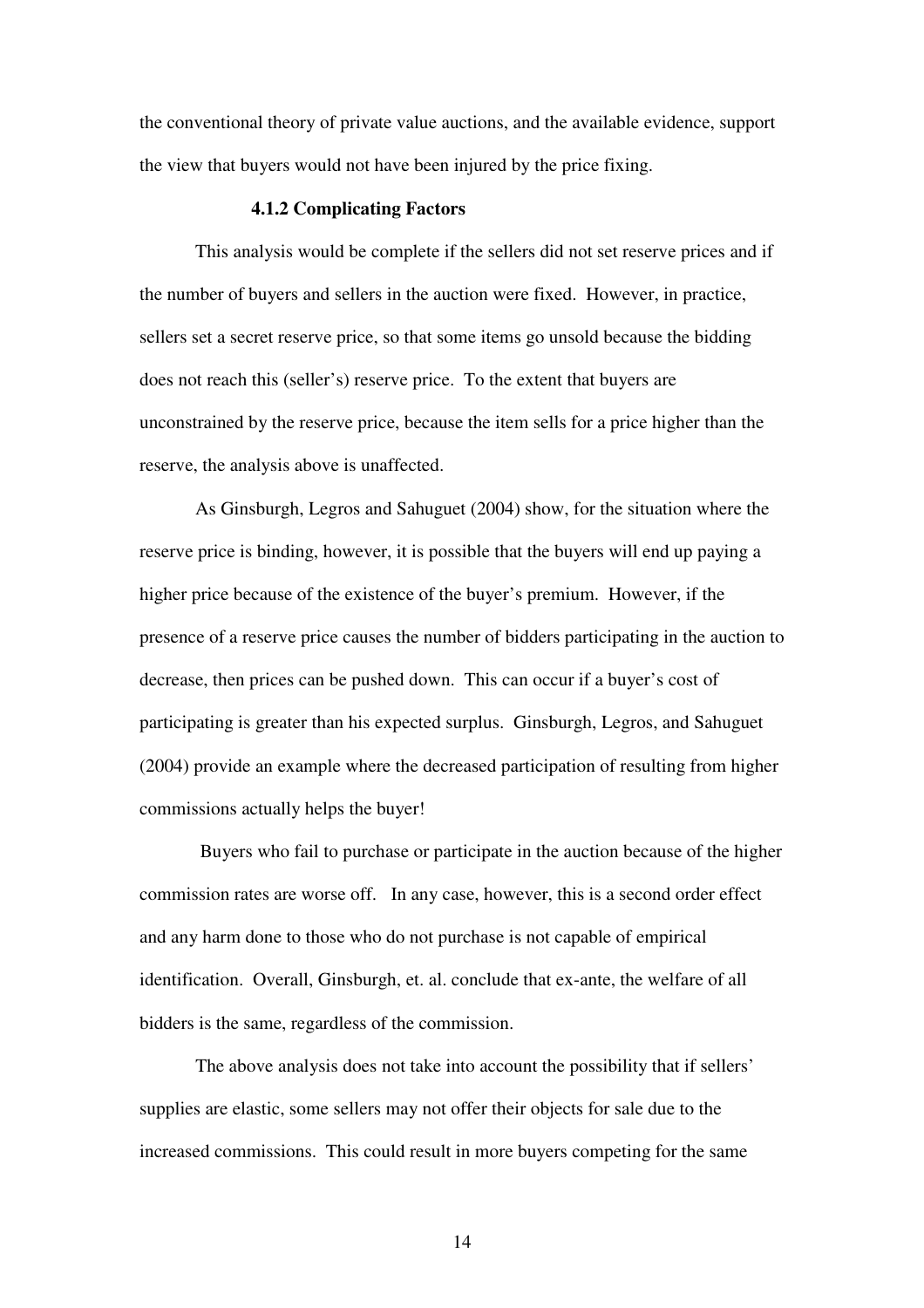item, if buyers are willing to substitute between items, and the increase in the number of bidders for each item may push up the price paid by the winning bidder.

It is reasonable to suppose that participation effects and the effect of strategic manipulation of reserve prices are small relative to the effects that higher commissions have directly on sellers and buyers. To date, the theory upholds the initial reasoning that increased commissions should have a minimal effect on buyers, with the incidence falling fully on the sellers.

## **4.2 Sellers' Commissions**

Certainly to first order, the sellers were injured, as they had to pay a higher commission rate on any sale that they made. It is possible that increased buyer competition resulting from fewer items being brought to market partially compensated sellers that actually sold for this increased commission. However, it is also possible that increased commissions decreased buyer participation, forcing sellers to pay dearly for the increase in commissions. Sellers that withheld their items from the market certainly lost out, but these sellers would not be identifiable.

## **4.3 Sotheby's and Christie's**

Sotheby's as a company was clearly injured by the \$45 million criminal fine, and the \$256 million civil fine. The civil fine represented approximately 5 years of profits. Without Taubman's personal contribution of \$186 million, the fine could have bankrupted the company. Sotheby's shareholders suffered a 15% drop in the stock price the day after the headline that Christie's was cooperating with the government regarding price-fixing with Sotheby's, and the stock dropped another 15% the day after Taubman and Brooks resigned. It is difficult to calculate the exact amount of the total drop that was due to the scandal as other forces also affect the stock price, but it was clearly significant.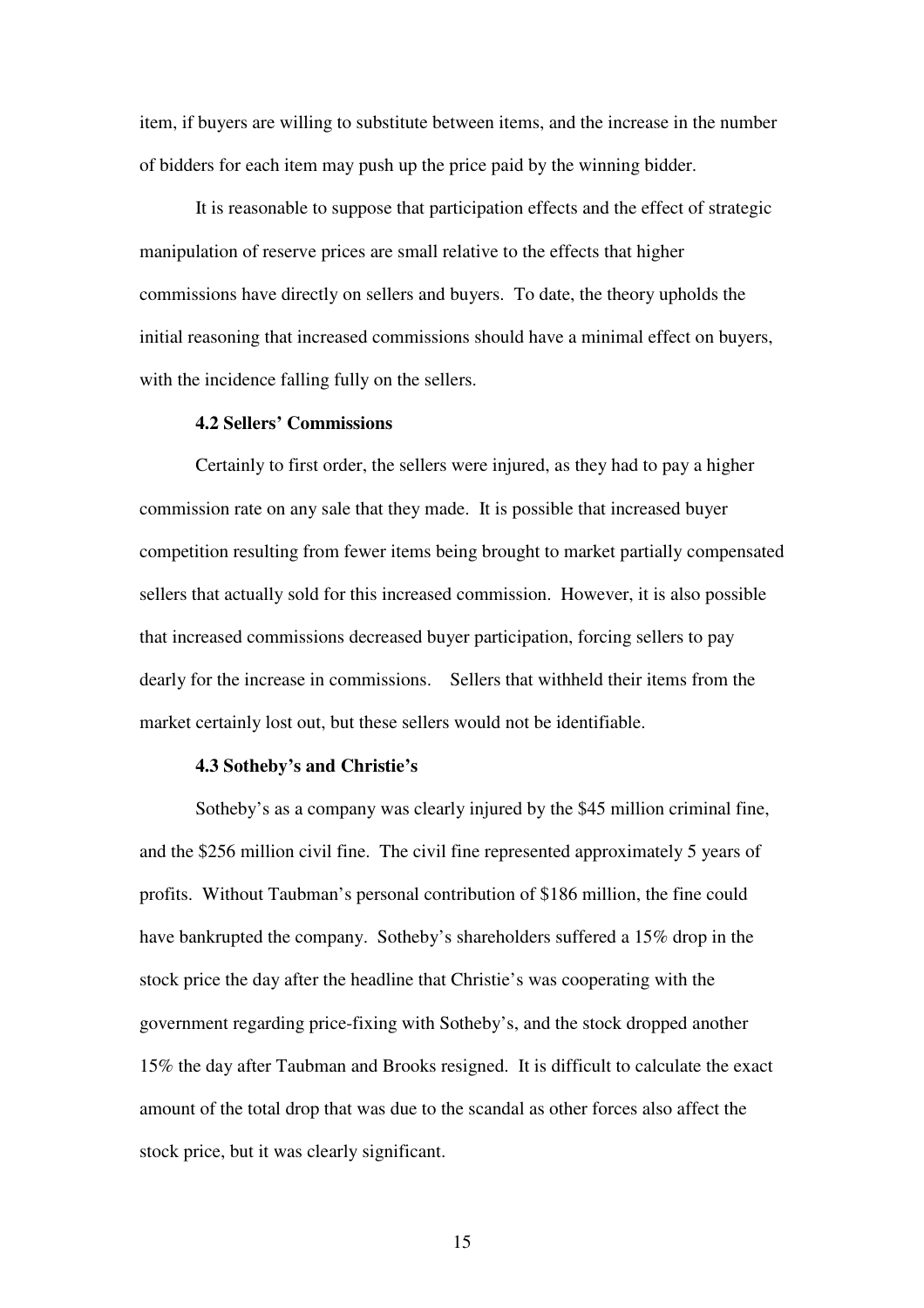Although it is difficult to quantify, some portion of the full costs of the settlement were borne by Sotheby's employees. As stock options made up a large amount of compensation for senior staff, the senior employees at Sotheby's paid some portion of the cost of the settlement from their loss. Because of the fines, there was also considerable financial tightness at Sotheby's, resulting in lay-offs of some employees and less generous benefits for others. Finally, it was reported that many employees felt physically ill because of the betrayal they felt from their chief executive and chairman (Mason, p. 273)

While Christie's avoided the criminal fine, Christie's was still required to pay the \$256 million civil settlement. Christie's was a privately held company, and the large fine clearly affected the value of the company and its major shareholders. In May of 1998, Francois Pinault, a French billionaire investor, became Christie's largest shareholder. He was apparently not pleased to have purchased the company at the price that he did, in ignorance of the antitrust issues and the future fines that he and Christie's would bear.

## **4.4 Key Participants**

Alfred Taubman was probably the participant who ended up being injured most by the price-fixing agreement. He still maintains his innocence, but he was convicted of price-fixing by a federal jury. He spent nearly a year in jail (his one year and one day sentence was reduced by 54 days due to good behaviour), and he forfeited nearly 1/5 of his personal fortune in fines. He was forced to step down as chairman from Sotheby's, though he remains the controlling shareholder.

Anthony Tennant resigned as chairman of Christie's in May of 1996, at the expiry of his first 3-year term. The resignation was not in connection with the pricefixing. As price-fixing is not a criminal offence in the United Kingdom, Tennant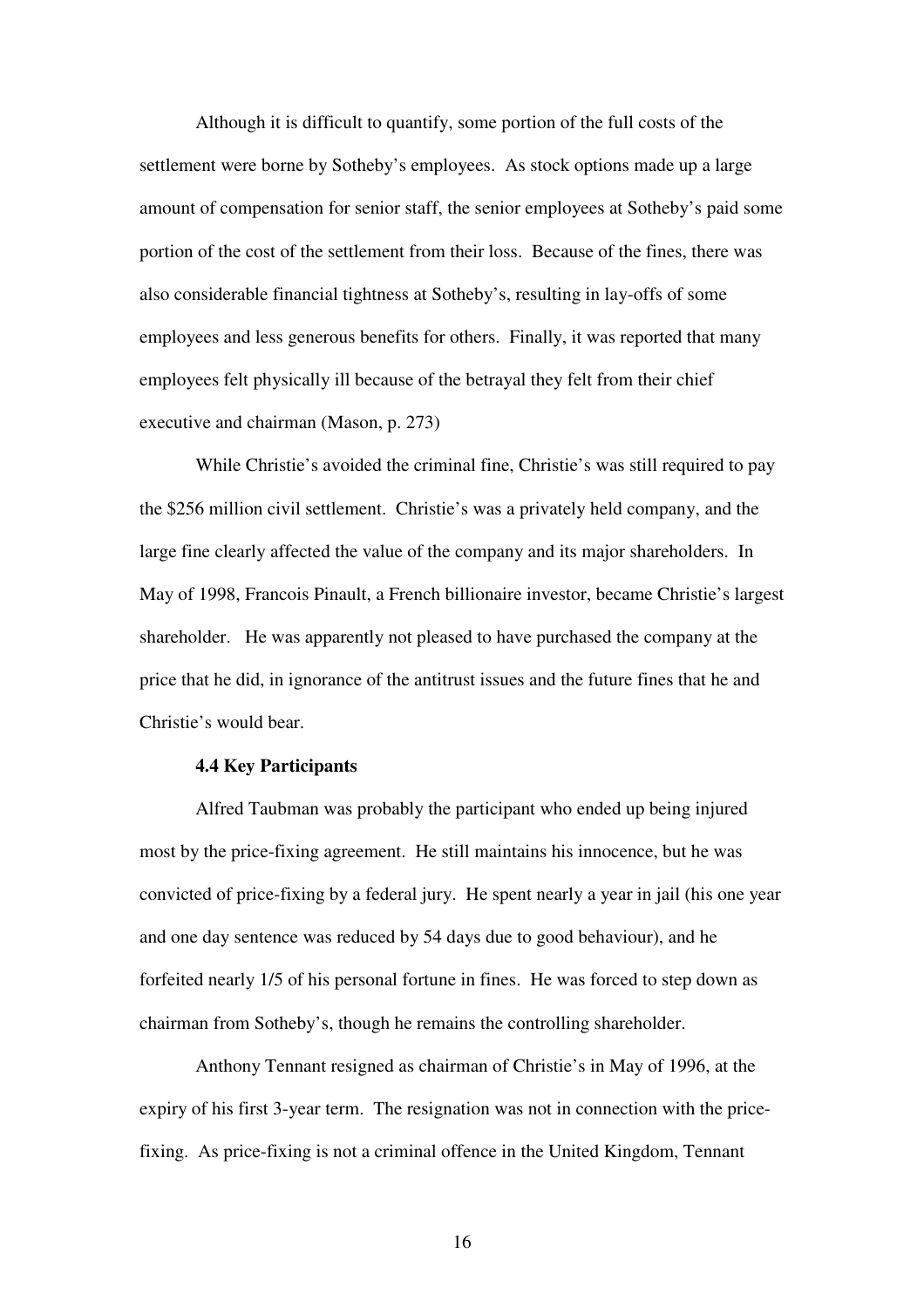appeared to suffer very little from the scandal, though his reputation as a businessman was undoubtedly damaged. He resigned as deputy chairman of Arjo Wiggins Appleton, an Anglo-French paper company with extensive American holdings because he could no longer travel to the United States. If he were to enter the United States, he could be detained due to his role in the price-fixing agreement. However, he remained a senior advisor to Morgan Stanley's London branch.

Dede Brooks avoided a jail sentence, though she was sentenced to three years probation, including six months of home detention during which she had to wear an electronic ankle bracelet, one thousand hours of community service and a criminal fine of \$350,000. Furthermore, she was forced to resign as CEO in October of 2000, just before her guilty plea, and to forfeit all stock options and Performance Shares owned in the company. She entered into an agreement with Sotheby's in March of 2000 that required her to pay \$3.25 million to Sotheby's. This represented all of the after-tax compensation she had earned with Sotheby's since 1993. She was also responsible for all of her legal fees. Brooks was also forced to resign from a number of other boards, including the board of the Yale Corporation, the charitable foundation of Yale University, and the board of Morgan Stanley Dean Witter.

Christopher Davidge was not injured from the price-fixing scandal. He was granted a severance payment of £5 million (\$8 million), but with the condition that he had not brought Christie's into disrepute or broken any law. However, this condition was dropped as the government wanted him as a witness in the Taubman trial, and convinced Christie's into producing him as a part of their amnesty deal. Davidge agreed to testify only on the condition that he unconditionally receive his full severance payment, and that he be fully indemnified in any civil litigation (Mason, p.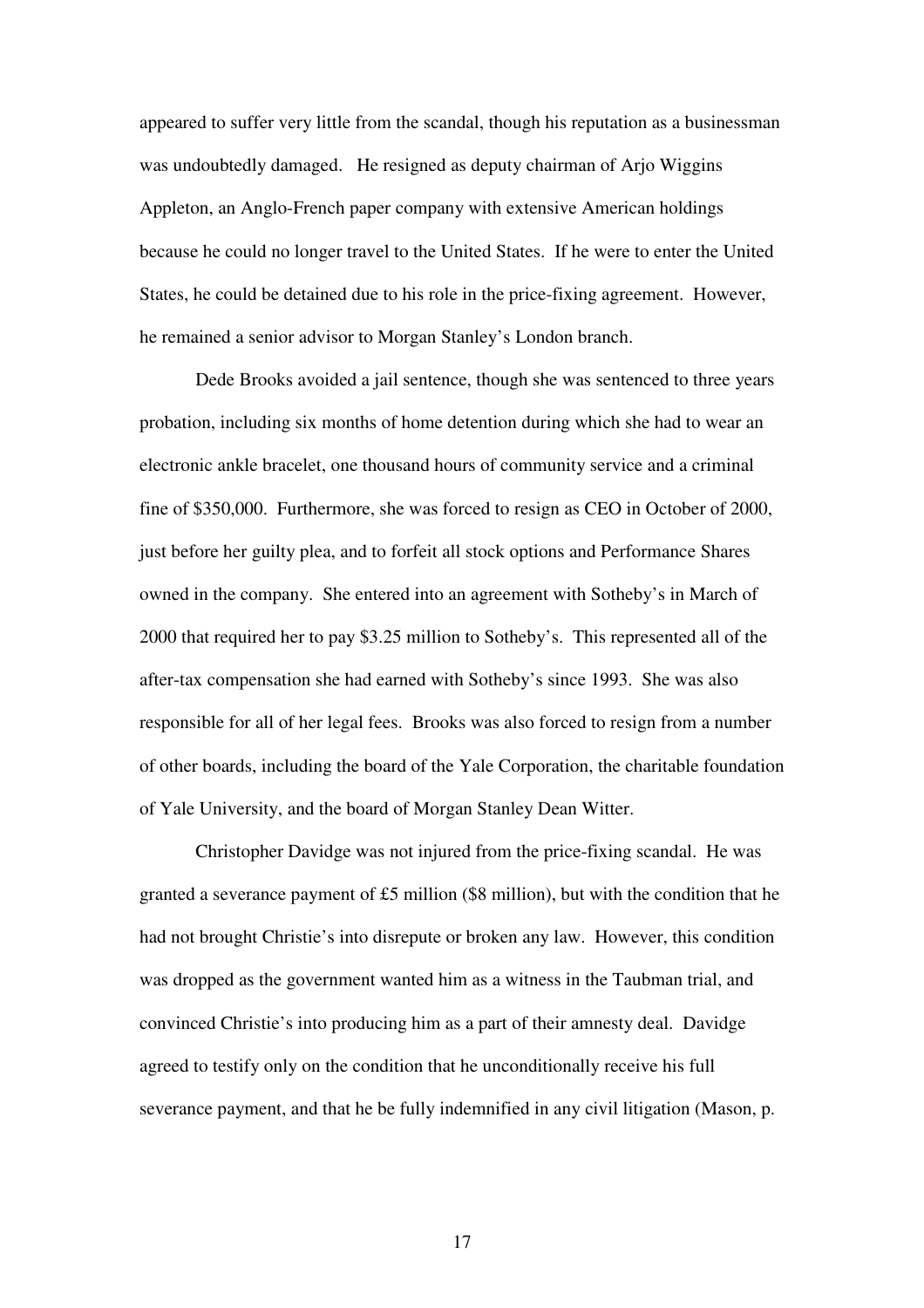286). He also received a retirement pension consisting of a capital payment of \$1.6 million plus \$339,000 per year (Mason, p. 362).

### **5.0 Economic and Policy Implications**

## **5.1 Theories of cartel stability**

Alternative models of cartel formation imply different predictions for the determinants of cartel stability. Green and Porter (1984) argue that in a world of fluctuating demand, cartel policy often involves trigger prices. In theory, when a firm observes a price below the trigger price, it could be because of an unexpected downturn in business, or it could be that another member of the cartel is cheating. Whenever a lower price is observed, firms must respond by lowering their prices in order to punish any possible cheaters. In equilibrium in their model, no firms actually cheat, but the cartel breaks down during times of low demand as firms lower their prices in order to enforce their cartel agreement.

Alternatively, Rotemberg and Saloner (1986) argue that firms find it much more profitable to cheat on a cartel agreement when business is booming. More business is to be gained from cheating during booms; furthermore the punishment phase is likely to occur afterwards, only as the economic cycle starts to head downward. While collusion may be sustainable during booms, it will be at much lower prices relative to collusion during bust periods. Thus, overall, cartels are more likely to break up during times of high demand.

The empirical evidence on when collusion begins or breaks up has been mixed. A very detailed survey of this evidence has recently been provided by Levenstein and Suslow (2002). Some case studies, such as Porter's (1983) study of railways, conclude that cartelization breaks down during economic downturns while others, such as Eswaran's (1997) and Gallet and Schroter's (1995) studies of the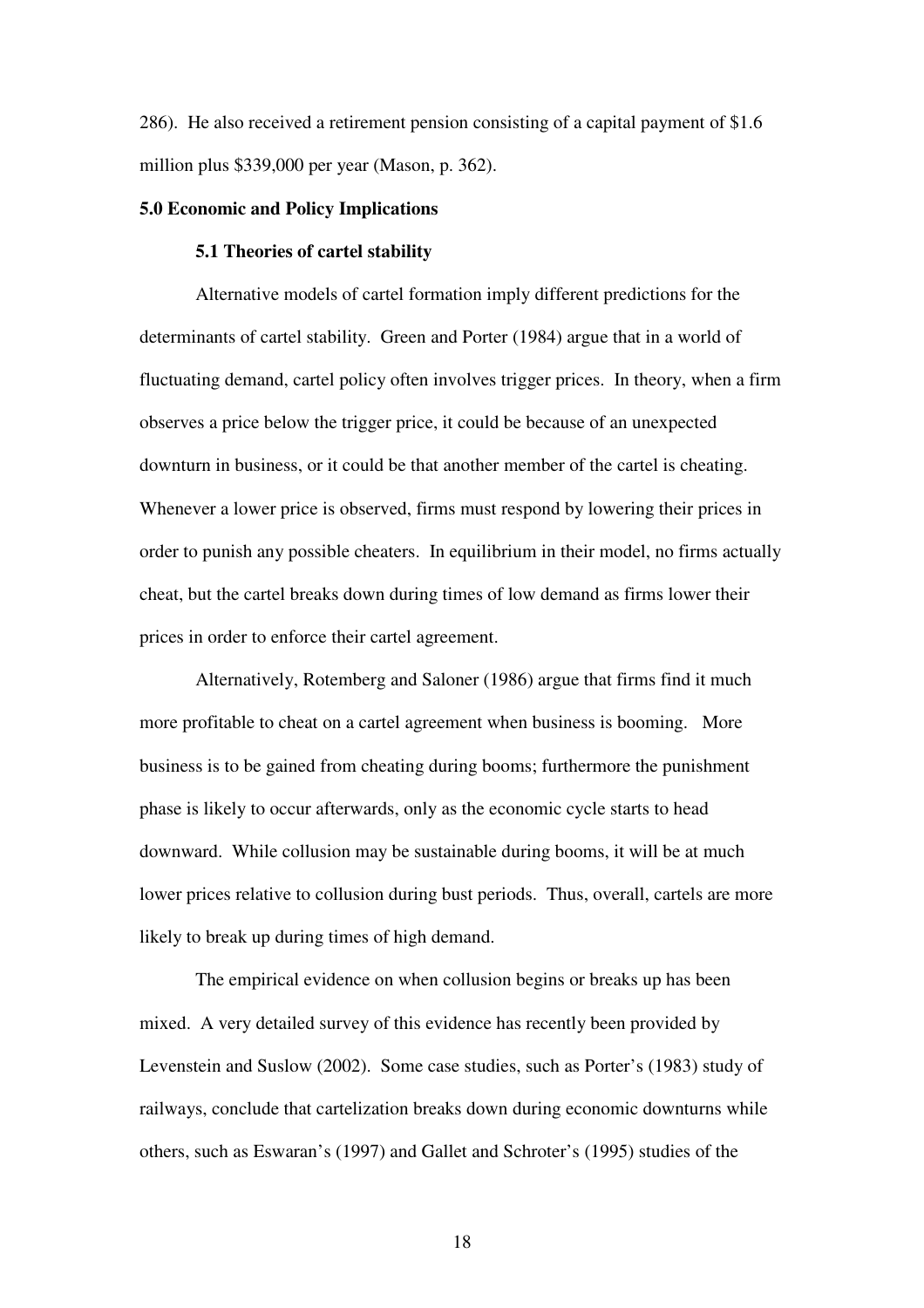rayon industry, indicate the reverse. Larger scale cross-section studies, which date from Posner's (1970) pioneering work, seem primarily to find that unstable product markets lead to unstable cartel arrangements and are likewise inconclusive.

The Christie's - Sotheby's agreement clearly was started as a response to a very weak auction market, and it started to break up only once the market had improved. As the market improved Christie's and Sotheby's were both very keen to obtain high profile consignments as these would be very profitable, and they felt it in their interest to cheat. This case provides evidence for collusion breaking up during boom times, and thus adds to the debate on cartel stability.

## **5.2 Amnesty**

In 1978, the Antitrust Division announced that it would consider lenient treatment of corporations or officers that voluntarily report their involvement in price fixing prior to government detection. Leniency was not automatic, but was conditional, and was only granted to the first firm to come forward. Even after this announcement, applications for leniency only averaged one a year. The Antitrust Division then revised the policy in 1993, which resulted in more frequent use. Under the revisions, leniency would be automatic if the corporation satisfied six requirements. Furthermore, and perhaps most important, the new laws granted amnesty even in cases where the government had already started an investigation. After these changes, and in the presence of higher criminal fines that were implemented in the late 1990s, applications for amnesty averaged about two per month. Kobayashi (2001) provides a detailed explanation of the new laws.

Would the price-fixing at Sotheby's and Christie's have come to light without the amnesty laws? Our best guess is, probably not. First of all, a federal investigation had already begun into price-fixing at Christie's and Sotheby's. Hence, under rules in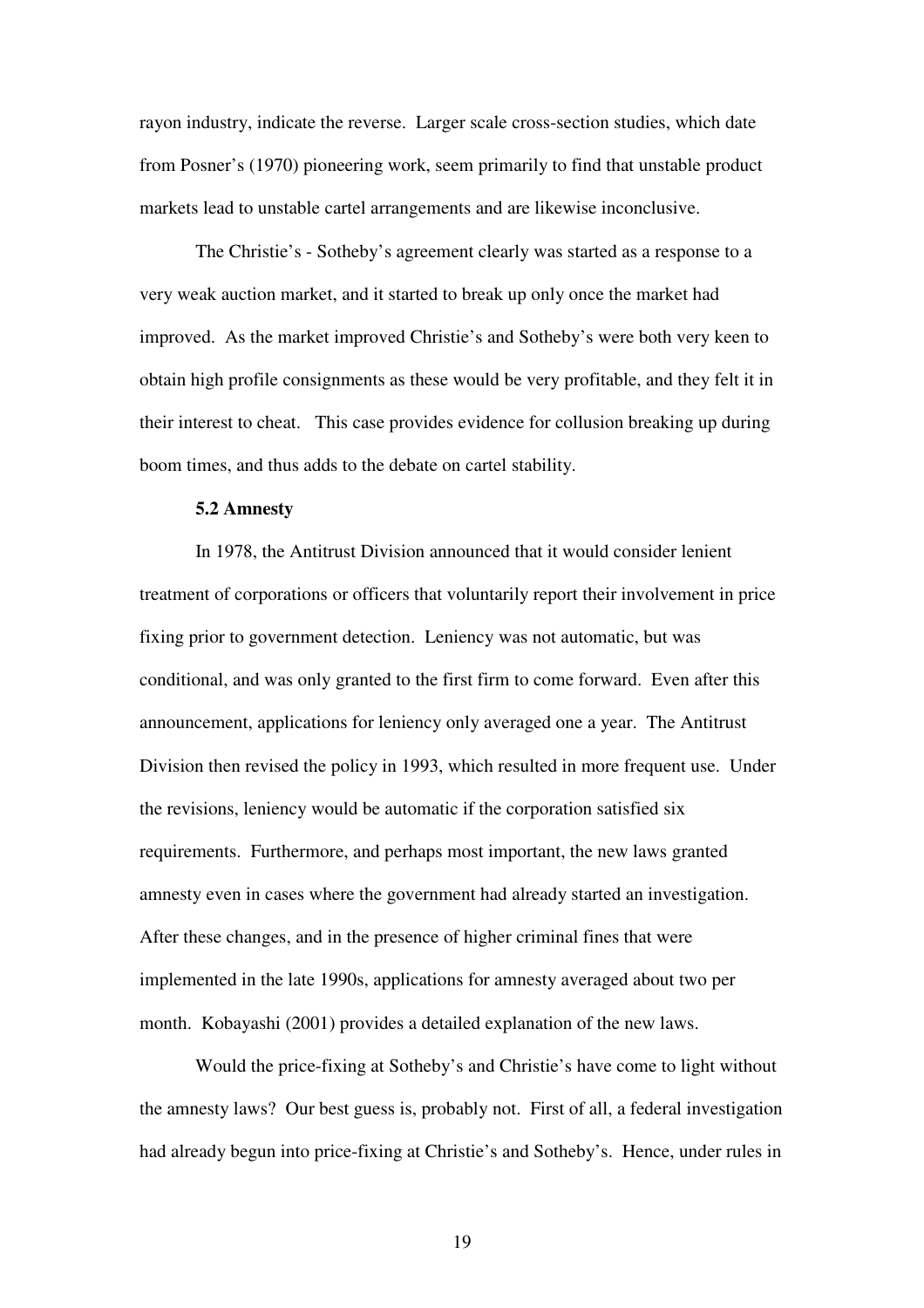effect prior to 1993, neither firm could be granted amnesty. Thus the firms would not have had any incentive to report their collusion to the government. Secondly, as discussed in Mason (2004), it appears that most of the wrongdoing was discovered by Christie's lawyers, as they were preparing to answer questions raised by the government's antitrust investigation. Without the race to report collusion (as in this case only the first firm to do so has the ability to claim amnesty), it seems unlikely that Christie's lawyers would have been so assiduous in their questioning of Christie's employees. Hence, it appears that a key factor in this case was the change in the 1993 treatment of price-fixing investigations.

At first glance, it may appear that the ability to declare amnesty also resulted in a very uneven distribution of those who were required to compensate for the damages paid to the plaintiffs. However, when civil and criminal damages are considered together, Sotheby's total fine was \$301 million (\$256 million of civil damages plus \$45 million of criminal damages); while Christie's fine consisted only of the \$256 million of civil damages. Nonetheless, Christie's fine was 85% of Sotheby's total fine, which is significant.

The fact that Tennant and Davidge, as participants, were not injured at all, while Taubman and Brooks suffered severe damage due to their participation in the price-fixing scheme, is a more obvious case of unbalanced penalties. No doubt part of this difference is due to the key advantage given to individual participants who are the first to provide the government with evidence. However, in this case there is a further complication introduced by the stark difference between the US and UK antitrust laws, which certainly played some role in the differential treatment. Davidge may not have received his \$8 million from Christie's in severance payments without the amnesty clause, but, as the \$8 million was received from Christie's, this amount was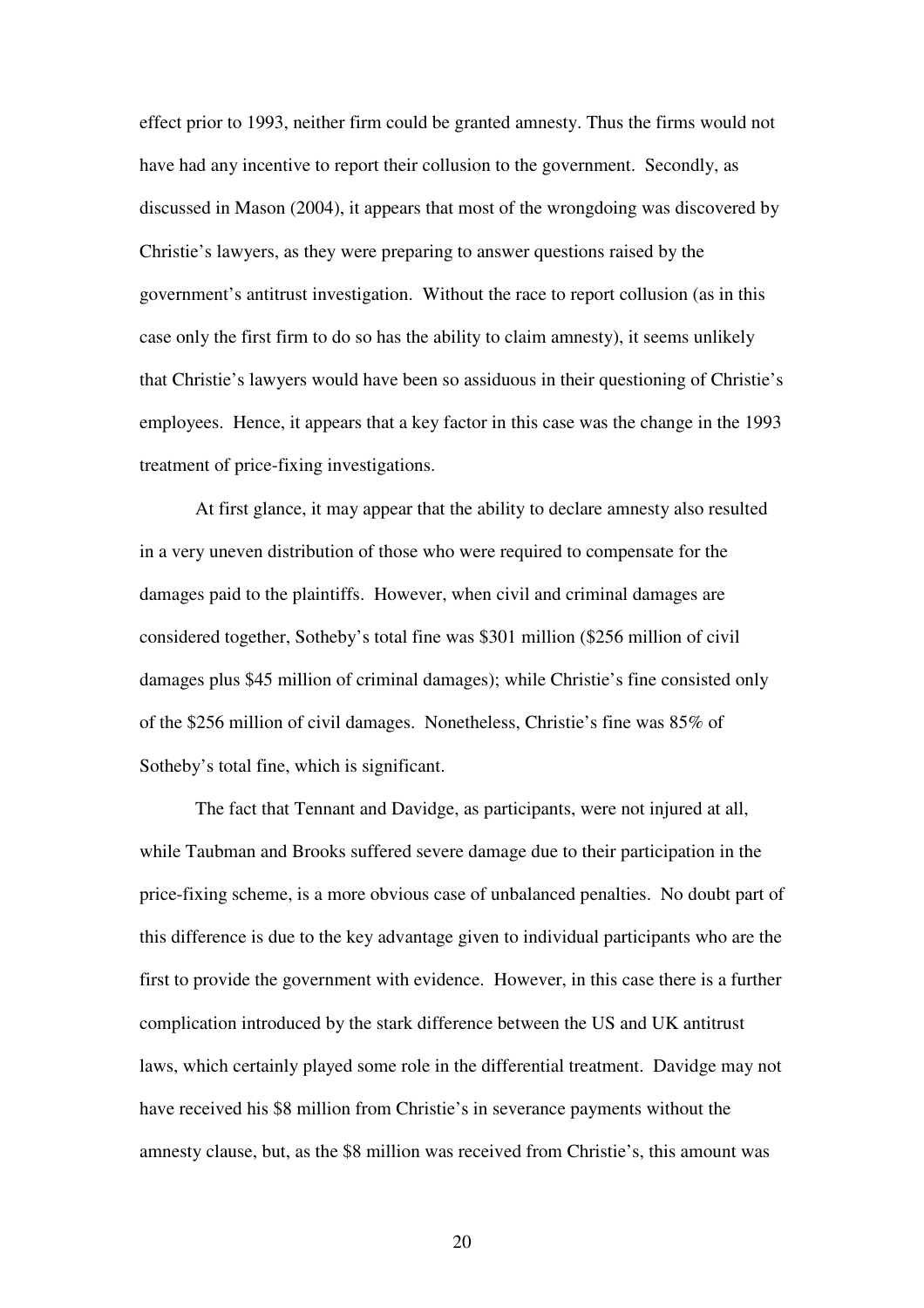equivalent to an increase in Christie's fine. And, absent the amnesty clause, it is unclear whether, as was the case with Sir Anthony, it would have been possible to try Davidge in the criminal case. Thus, the amnesty clause was instrumental in identifying price-fixing, but it did not result in very different financial penalties for the parties, and it does not appear to be entirely responsible for the lopsided damages placed on the individual participants.

### **5.3 The Auction Process for Lead Counsel**

At first glance, the auction process that appointed Bois, Schiller and Flexner as lead counsel appears to be a resounding success that resulted in a very large civil settlement to the class. Although remarkably candid about her role in the fixing of sellers' commissions, Ms. Brooks did not provide any evidence of collusion with respect to buyers' premiums or of damages that such collusion might entail. Ms. Brooks estimated that the collusion on sellers' commissions resulted in higher profits to Sotheby's of some \$10 to \$15 million per year. Assuming that Christie's received the same increased profits implies that total damages suffered by sellers would be on the order of \$20 to \$30 million per year. Assuming the conspiracy lasted 5 years (approximately the time period involved) suggests total damages of \$100 to \$150 million. Since price fixing damages are, by statute, tripled, it appears that the plaintiffs were amply compensated for the harm they incurred, especially in view of the fact that they did not have to proceed to the uncertainty of a trial. Furthermore, as discussed above, the legal fees, at \$26.75 million, were a relatively small part of the settlement.

Whether, from the point of view of public policy, as opposed to the narrow interests of the plaintiffs, the auction system was a success is more difficult to assess. If the auction process was successful because the legal counsel best equipped to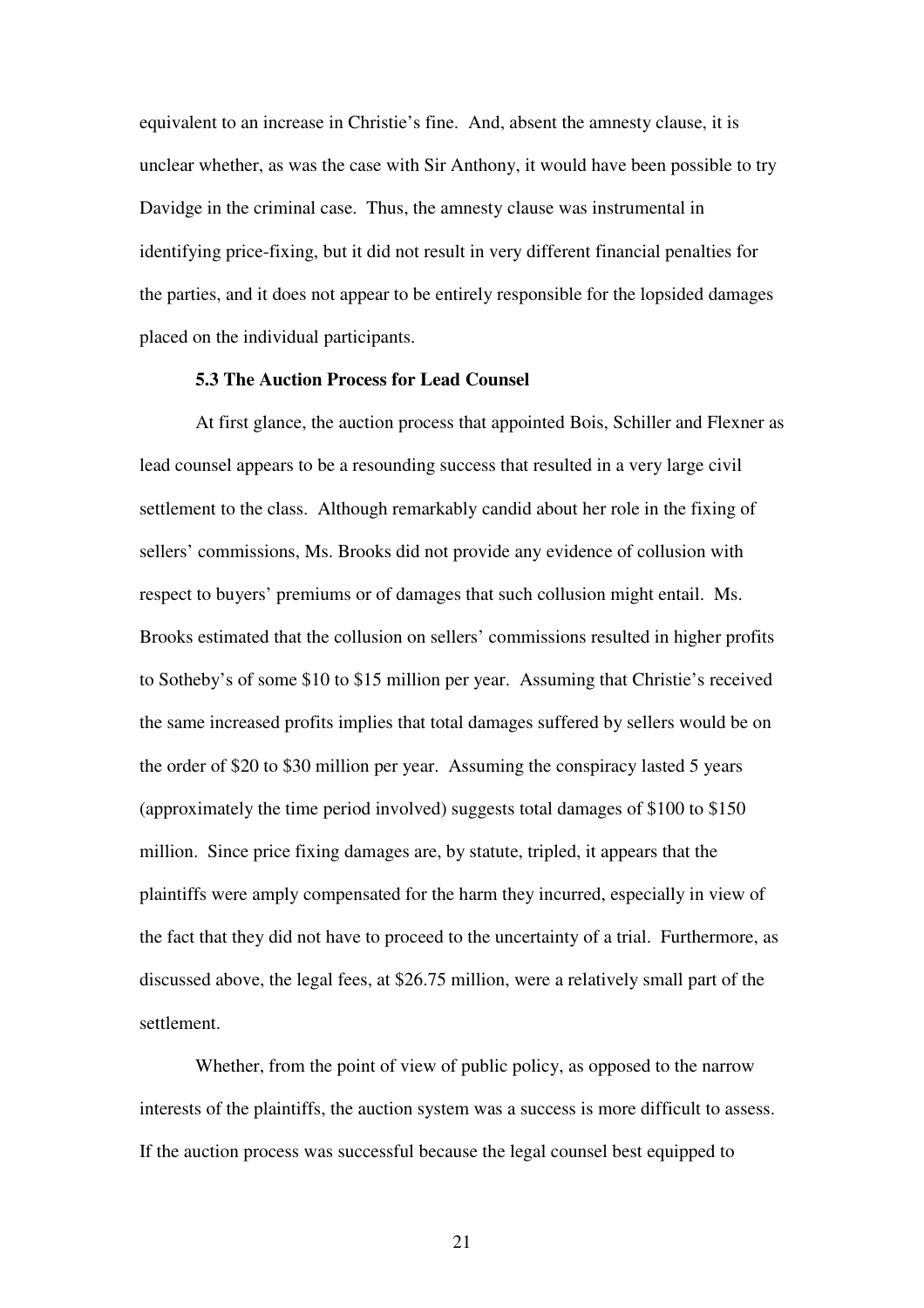estimate the potential damages was appointed, then this auction process was truly a success because it ensured that antitrust injury was aligned with the damages assessed and did not incur the costs of a trial. However, it is unclear whether this is the mechanism by which the auction process works. An alternative explanation is that the auction process may have altered the bargaining power of the plaintiffs relative to the defendants by ensuring that the plaintiffs had more aggressive attorneys than would otherwise be the case. Because the plaintiff's lawyers would not be compensated at all if the settlement fell below their bid level, it is likely that attorneys with the greatest taste for risk would submit the winning bid. Though this may have generated a greater settlement for the plaintiffs than would otherwise be the case, it is unclear that this provides the best method for aligning penalties with antitrust injury.

Nevertheless, given the success that Judge Kaplan's innovative method for the selection of legal counsel attained, it is surprising that it has not been experimented with more often. Only further experience with such a method can provide the evidence to assess its effectiveness.

## **5.4 The Compensation of Buyers at Auction**

Buyers ended up with the great proportion of the settlement, despite the fact that is unlikely that successful buyers as a group were harmed at all. Could this be avoided in the future? The problem here seems simply to be that the economic analysis of the damages was faulty. It is unclear whether this was simply a result of ignorance of the relevant theory and empirical methods, or whether there is some unexplained political or bargaining issue that led to the settlement that resulted. Buyers at auction, regardless of whether the buyer's premium was changed, should not have participated in the settlement.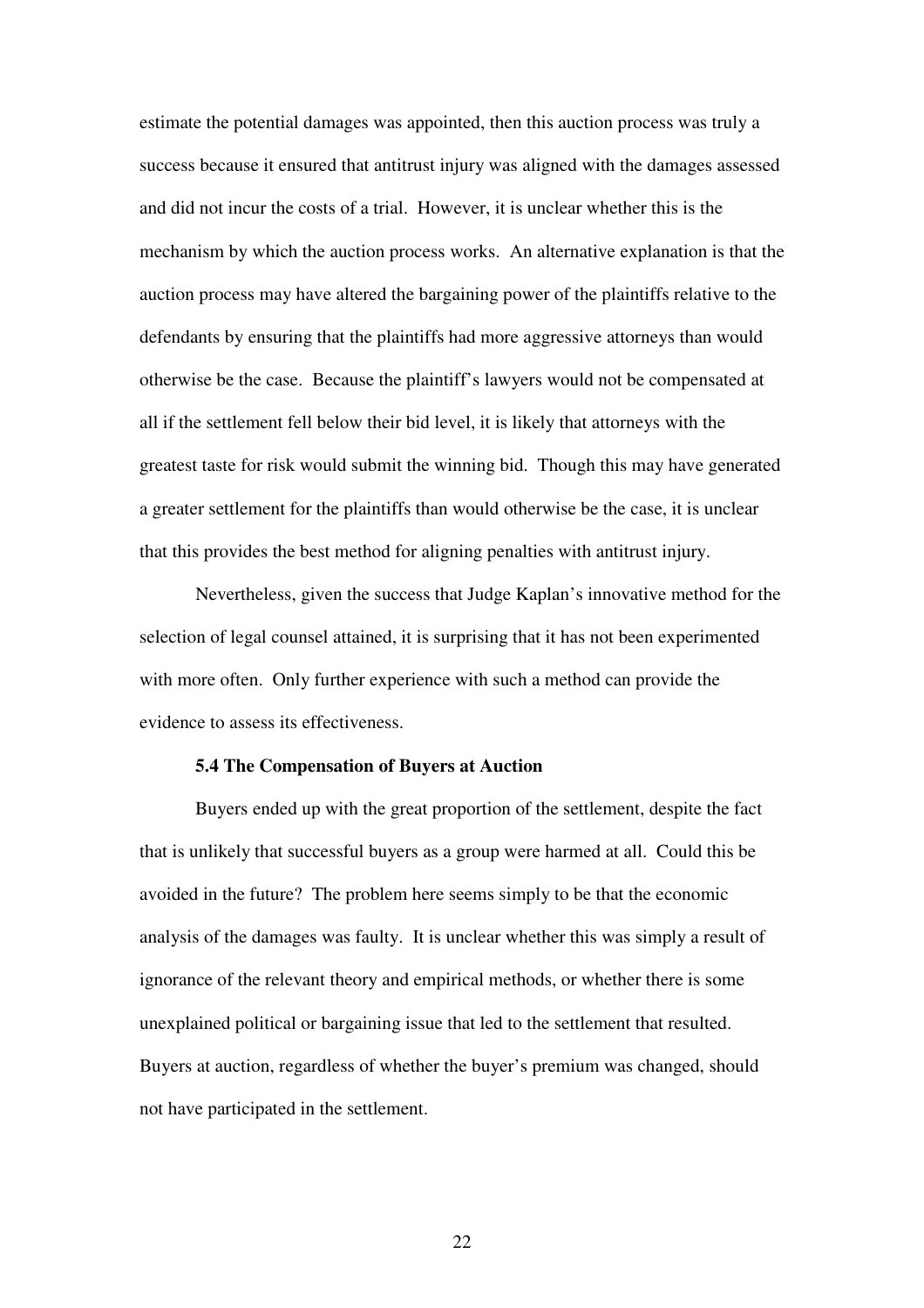At what point should this have been brought out? Sotheby's and Christie's would have had no interest in pointing out the incidence of commissions, as the amount of damages would be the same, whether they were awarded to the buyers or the sellers. The lawyers who represented the sellers should have been primarily responsible for ensuring that their clients were properly compensated, but to the extent that buyers and sellers were represented jointly, it is unclear that the attorneys had any incentive to bring this issue forward. Ironically, Judge Kaplan, in approving the settlement, remarked on how unlikely it was that that injury to the buyers could be proven:

No one, as far as the Court is aware, has admitted price-fixing on the buyer side….Thus, while there is a prospect of a recovery as high as \$600 million on the buyer side, a finding of liability is not assured and likely would be established only after considerable time and additional effort…. 3

He approved the settlement in any case because it was voluntarily negotiated by the parties, who should have more knowledge of the facts and risks associated with a trial than he did. Possibly he was wrong in this presumption!

## **6.0 Conclusion**

The Sotheby's-Christie's price-fixing scandal that ended in the public trial of Alfred Taubman provided a rare glimpse into the world of collusion. It provides evidence of the market conditions under which the collusion began and the market conditions under which the collusive agreement began to fall apart. It also allows an evaluation of the government's amnesty program in light of the settlements and the alleged conduct of the conspirators.

<sup>3</sup> *In Re Auction Houses Antitrust Litgation* (2001), section C.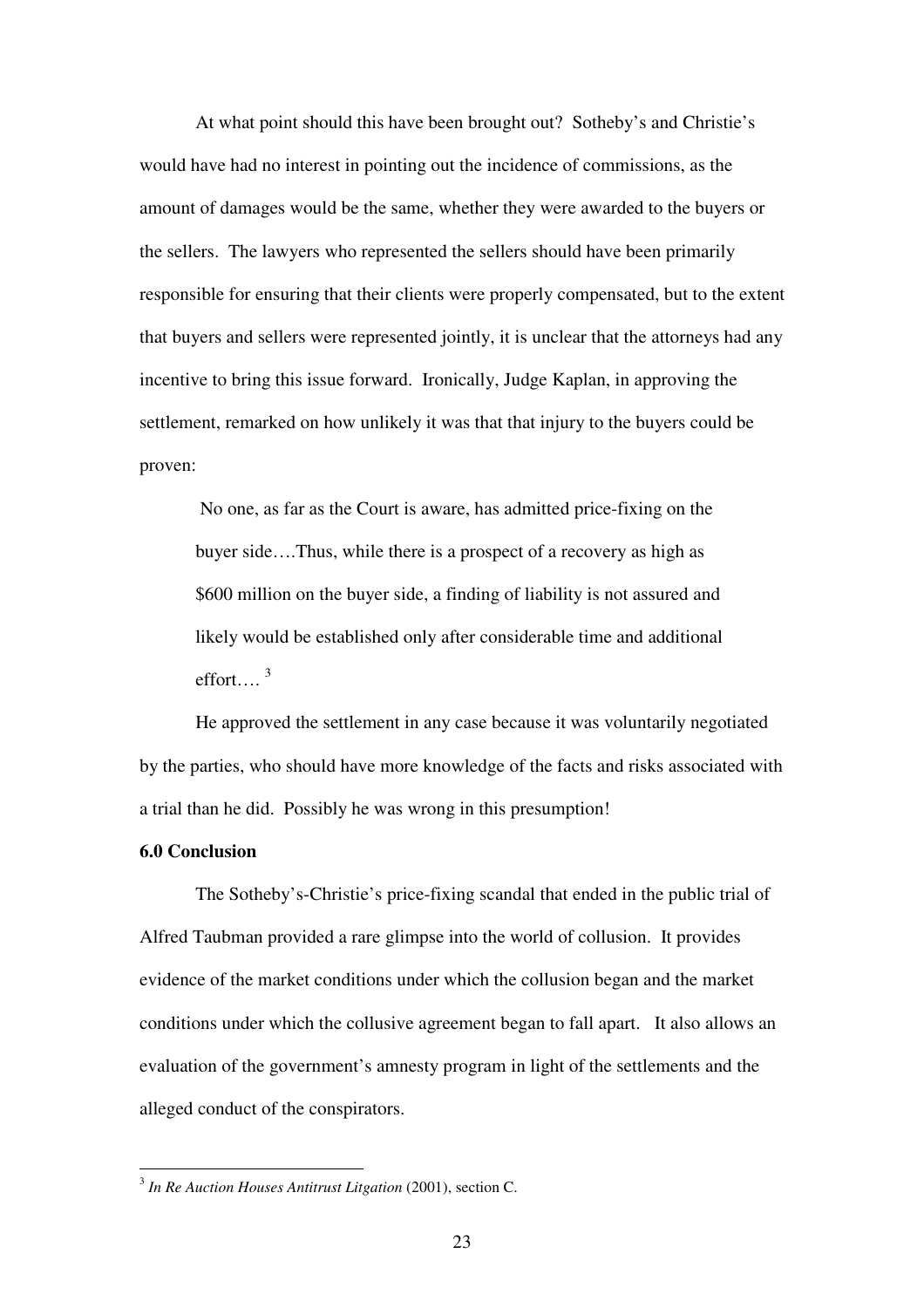The civil settlements, and they way in which they were conducted, provide equally interesting case studies for economists. Based on this example, more public discussion and academic research directed at the question of whether the auction is a useful format for choosing the lead attorneys would be useful. Furthermore, in this case the split up of the civil settlement between buyers and sellers was grossly misguided. It would be interesting to know how often such misguided analyses are present in similar legal situations.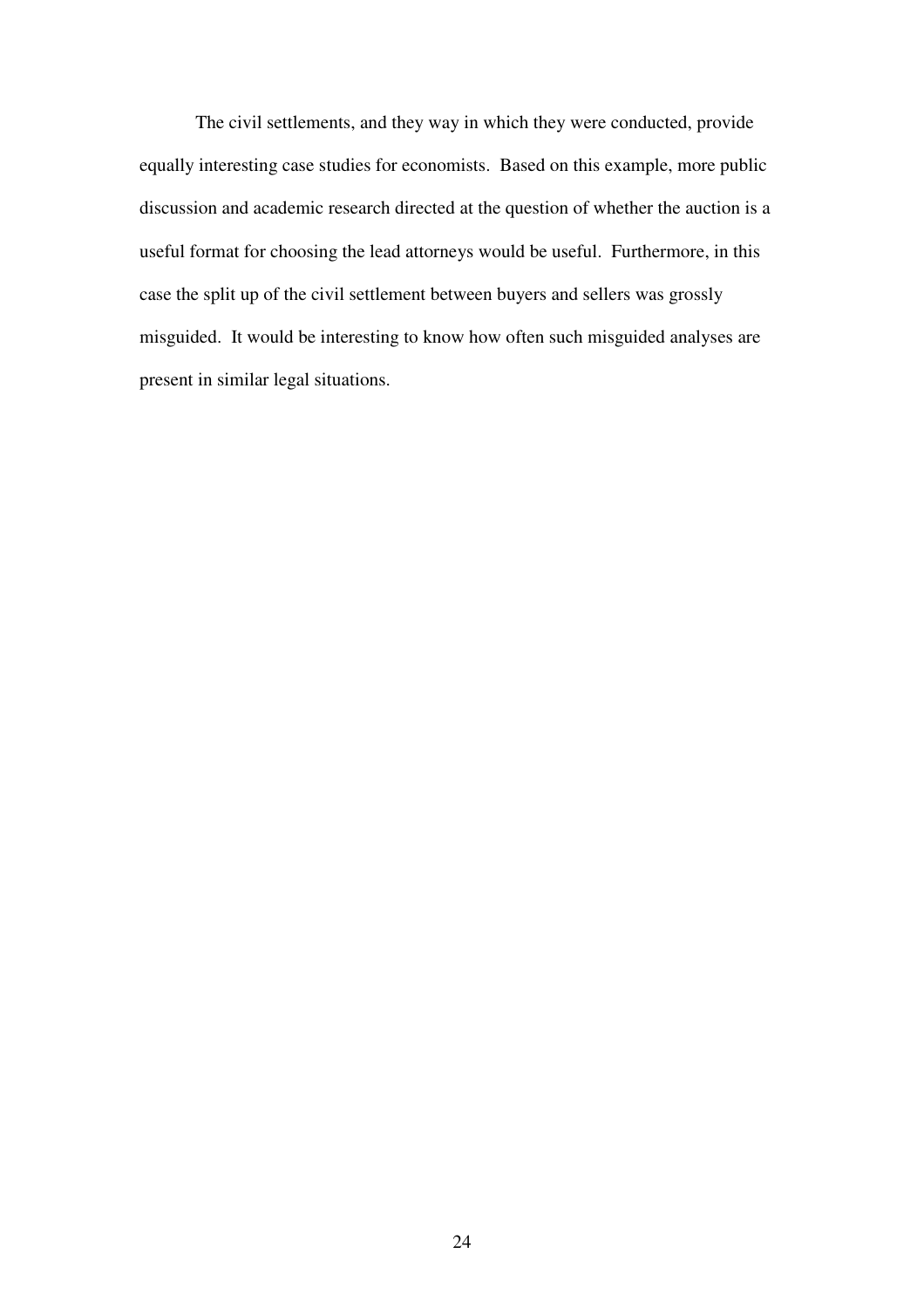## **References**

Ashenfelter, Orley. 1989. "How Auctions Work for Wine and Art." *Journal of Economic Perspectives* 3, pp. 23-36.

Ashenfelter, Orley, and Kathryn Graddy. 2003. "Auctions and the Price of Art." *Journal of Economic Literature* 41, pp. 763-787.

Ashenfelter, Orley, Kathryn Graddy, Victor Ginsburgh, Patrick Legros, and Nicolas Sahuguet. 2003. "The Class Actions Against Christie's and Sotheby's, or A Buyer's Guide on How to Win Twice at Auction," *Art Newspaper,* November, 141, p. 42.

Eswaran, Mukesh. 1997. "Cartel Unity over the Business Cycle," *Canadian Journal of Economics* 30, pp 644-72.

Gallet, Craig A., and John R. Schroeter. 1995. "The Effects of the Business Cycle on Oligopoly Coordination," *Review of Industrial Organization* 10, pp. 181-96.

Ginsburgh, Victor, Patrick Legros, and Nicolas Sahuguet. 2004. "How to Win Twice at an Auction; On the Incidence of Commissions in Auction Markets." Unpublished manuscript.

Green, Edward J., and Robert H. Porter. 1984. "Noncooperative Collusion Under Imperfect Price Information." *Econometrica* 52, pp. 87-100.

*In Re Auction Houses Antitrust Litigation,* 2001 U.S. Dist. LEXIS 1713 (S.D.N.Y)